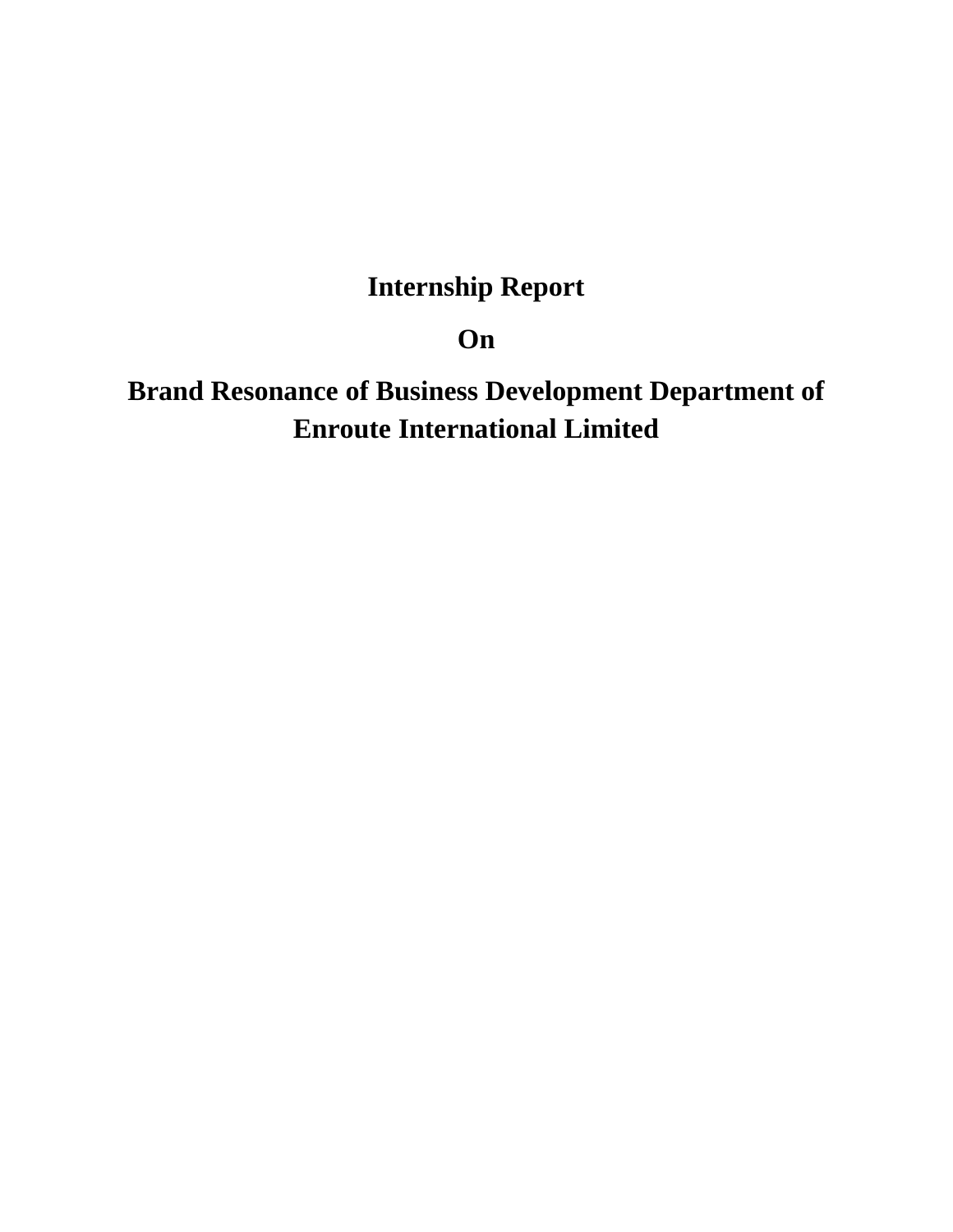

# Internship Report on

# Brand Resonance of Business Development Department of Enroute International Limited

Prepared for

# Mohammad Rezaur Razzak

Associate Professor of Entrepreneurship & Strategy BRAC Business School

Prepared by

Mashrura Rahman Aurchi

Id: 13164091

MBA Programme

BRAC University, Dhaka

March 29 2015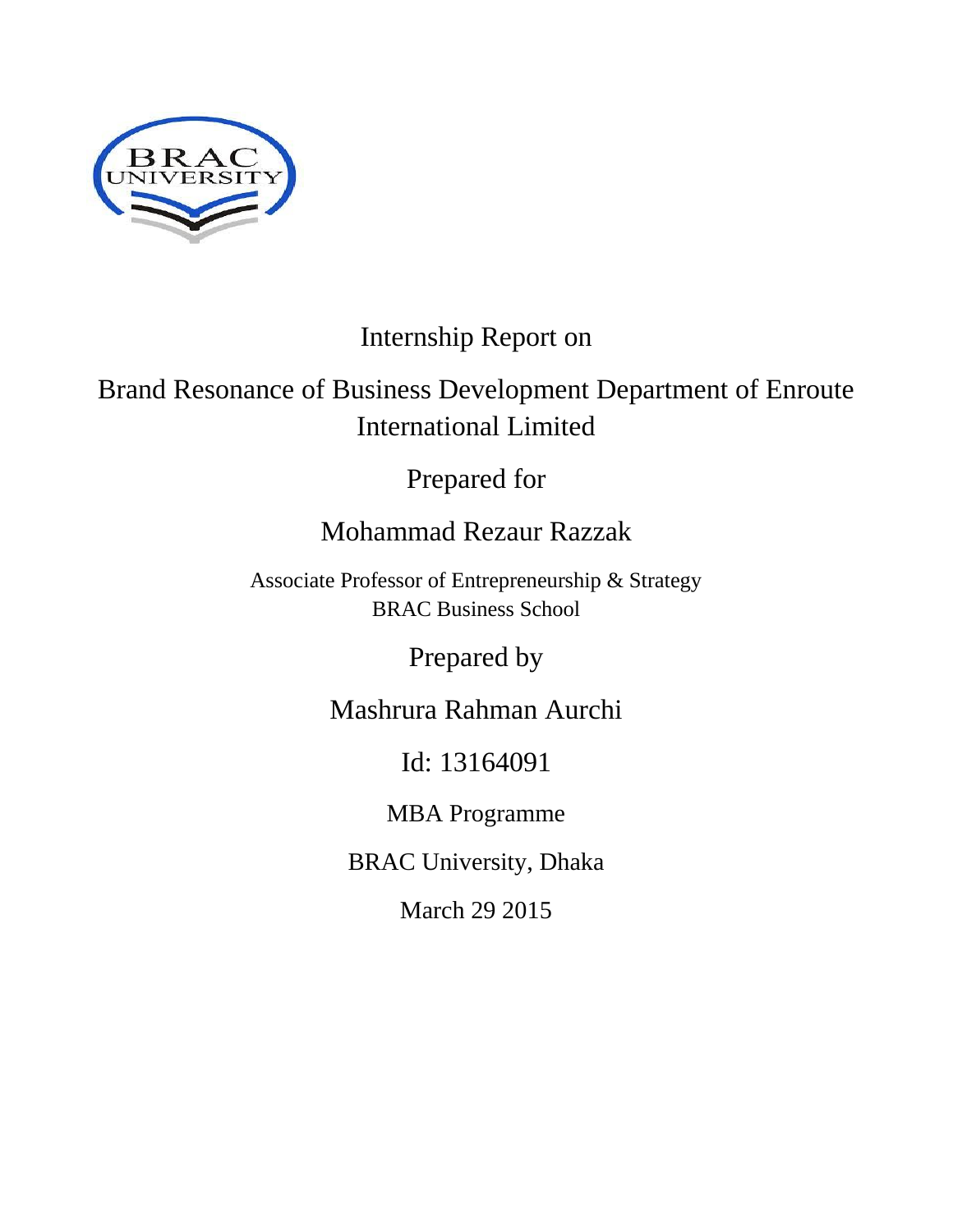## **Letter of Transmittal**

To

Md.Rezaur Razzak

Associate Professor

BRAC Business School

BRAC University

#### **Subject: Submission of internship report**

Dear Sir,

With owing admiration and huge delight I am submitting my internship report on "Business Development Division of Enroute International Limited" that I have to prepare as an essential requirement of internship program. It is in fact a vast outlook for me to collect enormous information and seize the focus matter in a suitable way. I have found the study is relatively exciting, helpful and perceptive.

I tried my best endeavor to organize a successful and realistic report. The report will provide clear idea about the overall activities of business development in enroute international limited. I am really thankful to you for giving me the chance to study more and improve my knowledge. I hope you will consider the mistakes that may take place in the report in spite of my best effort.

Sincerely yours

Mashrura Rahman Aurchi

ID: 13164091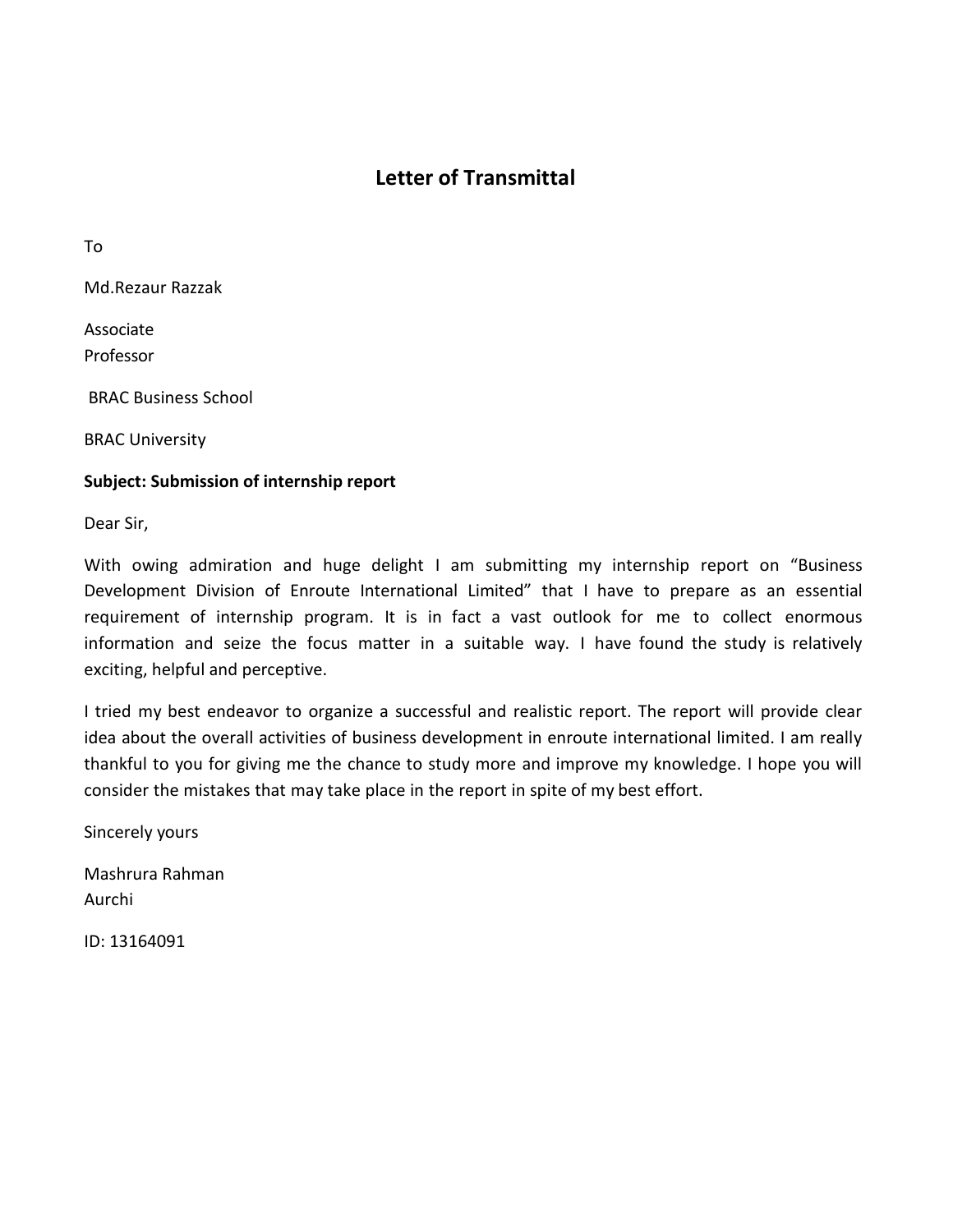## **Acknowledgement**

Preparing this report, I would like to recognize the support, leadership and help given from a number of persons. I am very obliged to my internship supervisor Md. Rezaur Razzak, Associate professor BRAC Business School for providing advice and support.

I would like to articulate thankfulness to my supervisor Mr. Merajul Islam Sunny. Thanks to him for helping me with the relevant information about business development of enroute international limited that I needed to prepare this report. In addition, I would like to show gratitude to all of the employees and responsible persons of enroute international limited for providing me essential support whenever required. Without their contribution, it would not have been possible for me to conduct this project work.

Besides this, I am also thankful to all my classmates and well-wishers.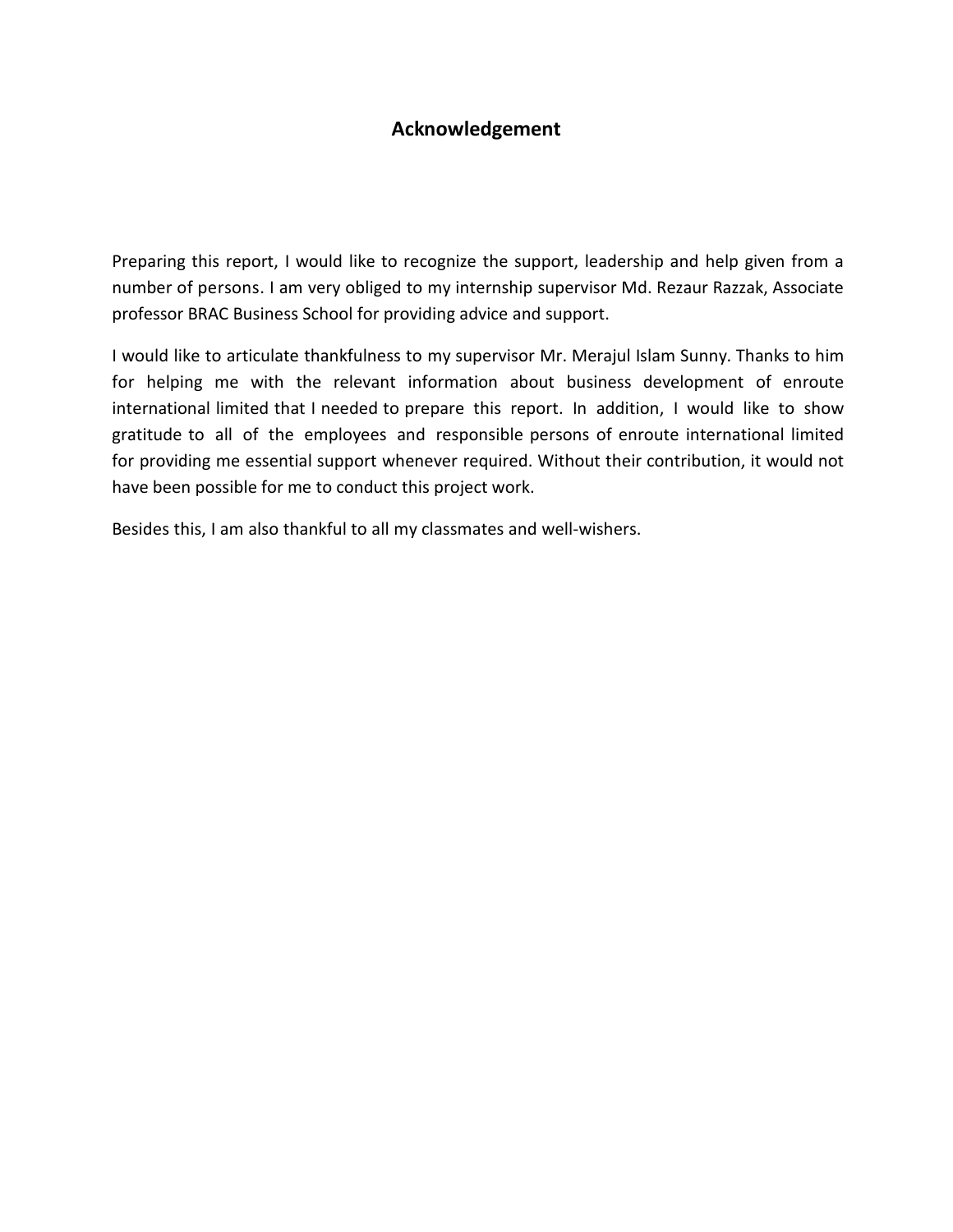#### **EXECUTIVE SUMMARY**

Business process outsourcing (BPO) is the contracting of a specific business task, such as payroll, to a third-party service provider. Usually, BPO is implemented as a cost-saving measure for tasks that a company requires but does not depend upon to maintain their position in the marketplace. BPO is often divided into two categories: back office [outsourcing](http://searchcio.techtarget.com/definition/outsourcing) which includes internal business functions such as billing or purchasing, and front office outsourcing which includes customer-related services such as marketing or tech support. Most of the times tasks are outsourced to vendors who specialize in their field. The outsourced vendors also have specific equipment and technical expertise, most of the times better than the ones at the outsourcing organization. Effectively the tasks can be completed faster and with better quality output Outsourcing the supporting processes gives the organization more time to strengthen their core business process. One of the most crucial factors determining the outcome of a campaign is risk-analysis. Outsourcing certain components of your business process helps the organization to shift certain responsibilities to the outsourced vendor. Since the outsourced vendor is a specialist, they plan your risk-mitigating factors better. Outsourcing eludes the need to hire individuals in-house; hence recruitment and operational costs can be minimized to a great extent. This is one of the prime advantages of offshore outsourcing. Bangladesh is a developing country in South Asia. Its economy depends generally on cultivation. In the initial period jute and tea industry were very raising industry. But the circumstance is changed. Now our economy mostly depends on ready- made garments. Apart from garments industry, BPO industry is a raising industry in Bangladesh. Enroute international limited started their journey in 2008. Modern stylish machineries and extremely qualified and accomplished professionals are the main instruments for enroute's success. Enroute business development department is very successful to maintain ultimate brand resonance with the clients'. Apart from that, the department is facing some branding challenges also. Clients are tech savvy and very informative. To develop a new product and service, the cost is rising and Enroute International limited has a greater accountability towards its customers. But instead of these challenges Enroute international limited is doing very well in the service sector in Bangladesh. Now a day they are considered as one of the finest consultancy firm of the country. They have a goal to be the leading consultancy firm very soon.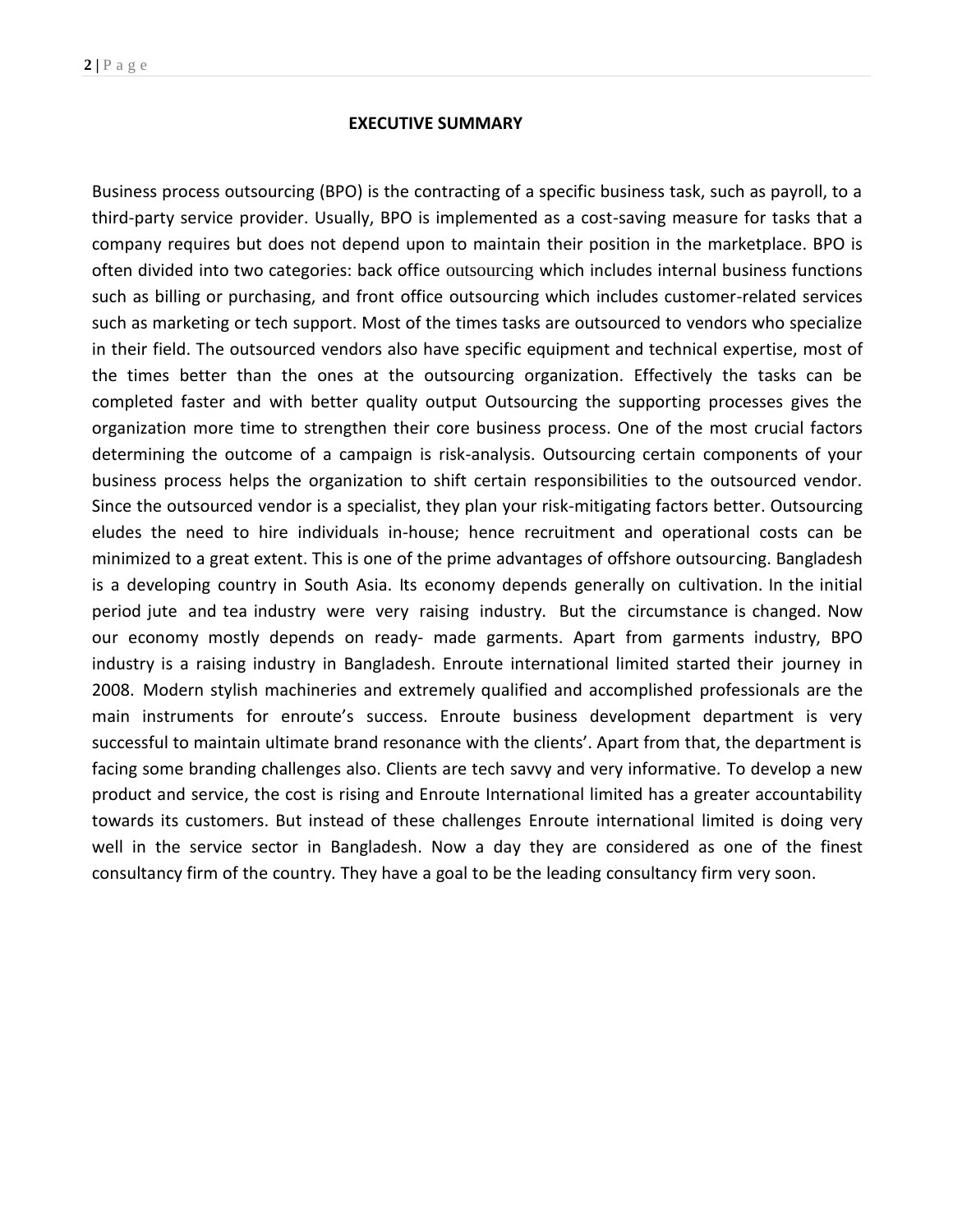# **Table of Content**

| <b>Contents</b>                                                | Page No        |
|----------------------------------------------------------------|----------------|
| Executive summary                                              | v              |
| 1.1 Introduction                                               | 1              |
| 1.2 Scope of study                                             | 1              |
| 1.3 Limitations of study                                       | $\mathbf{1}$   |
| Chapter 02: The organization                                   | 2              |
| 2.1 Introducing Enroute                                        | 3              |
| 2.2 Values                                                     | 3              |
| 2.3 Company's core strategies                                  | 3              |
| 2.4 Strength                                                   | $\overline{3}$ |
| 2.5 Operations of Enroute                                      | 4              |
| 2.5.1 Recruitment                                              | 4              |
| 2.5.2 Outsourcing                                              | 4              |
| 2.5.3 Training                                                 | 5              |
| 2.5.4 Consultancy                                              | $5-6$          |
| Chapter 03: Business Development Activity                      | $\overline{7}$ |
| 3.1 Introduction                                               | $\overline{7}$ |
| 3.2 Objective                                                  | 7              |
| 3.3 Methodology                                                | 8              |
| 3.4 The activity of business development                       | $8 - 11$       |
| Chapter 04: Brand Resonance of Business Development Department | 12             |
| 4.1. What is Brand?                                            | 12             |
| 4.2 What is branding?                                          | 12             |
| 4.3 What is Brand resonance?                                   | $12 - 15$      |
| Chapter 05: Finding of the study                               | 15             |
| Chapter 06: Recommendation and Conclusion                      | 15             |
| 6.1 Recommendation                                             | 15             |
| 6.2 Conclusion                                                 | $15 - 16$      |
| References                                                     | 16             |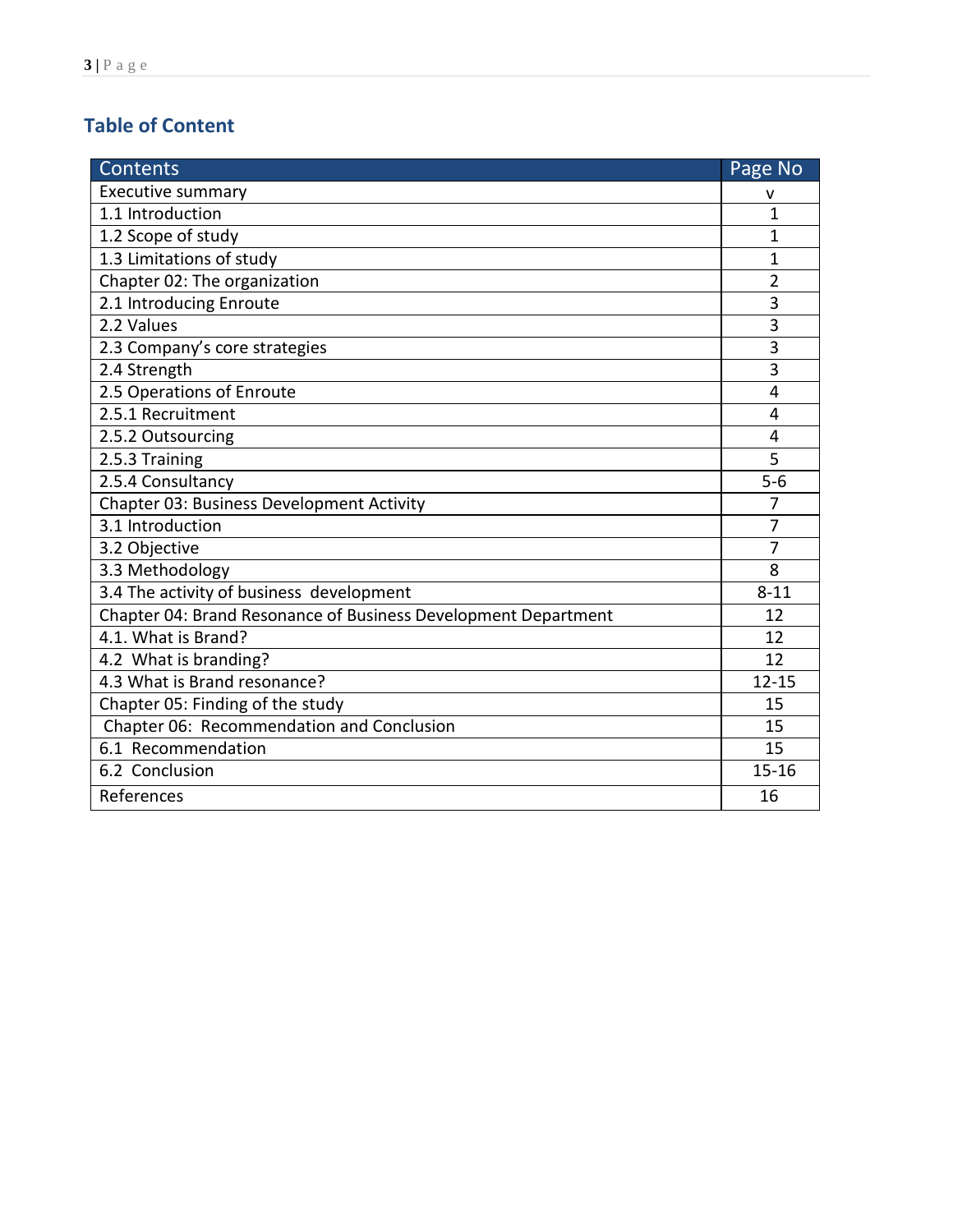**Chapter 1**

**Origin of the Report**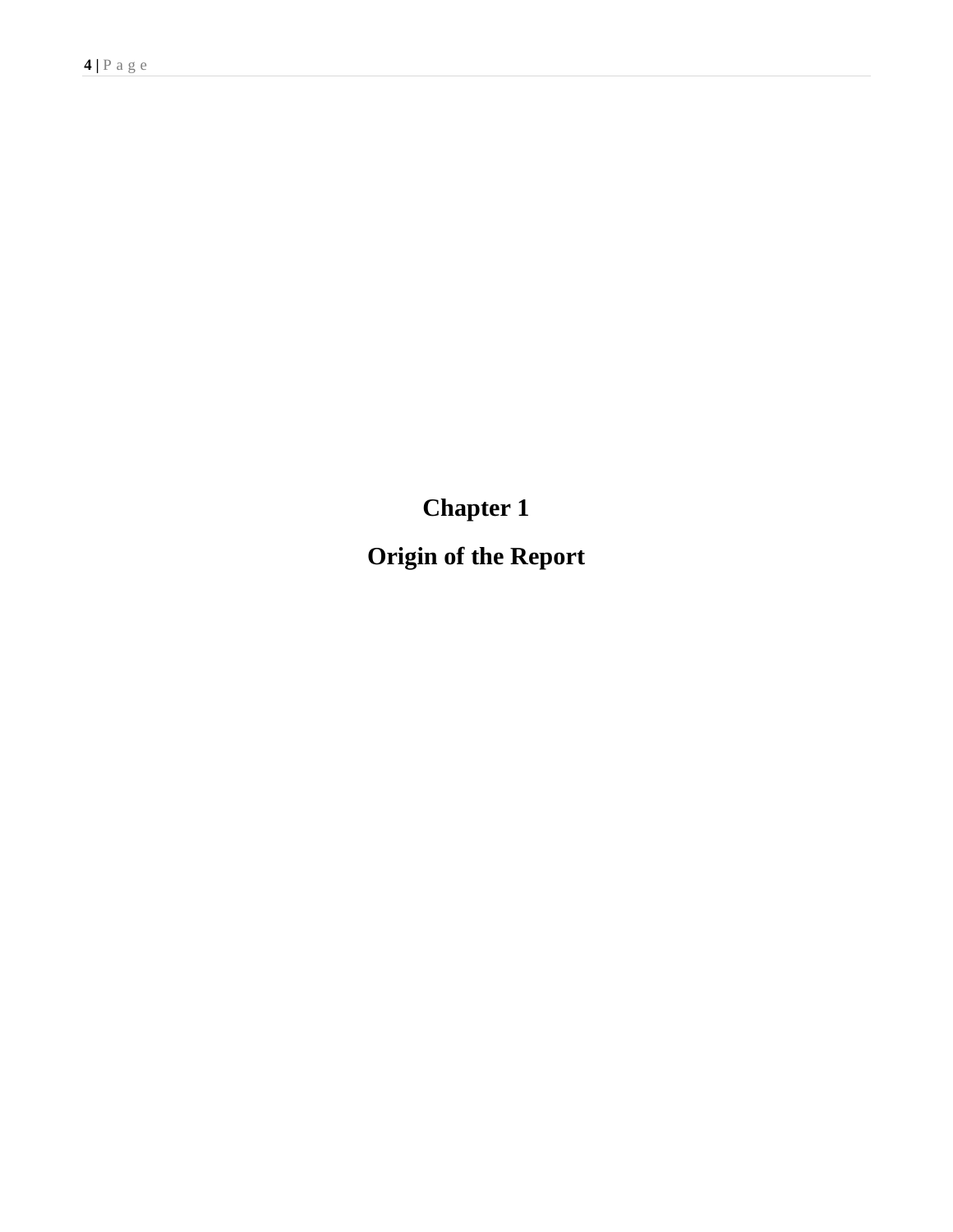#### **Introduction**

Business process outsourcing (BPO) is a structured arrangement between an organization and a 3<sup>rd</sup> party outsourcing partner to handle operations and responsibilities of specific non-core business functions or processes. Outsourcing became popular in the United States near the turn of the  $21<sup>st</sup>$ century. But Bangladesh has first introduced this type of business before the independent war. That time it was not popular. Now Bangladesh is still a developing, virgin market in the BPO sector and has tremendous potential especially with competitive lower wage rates, higher supply of labor, also knowledge transfer for skilled workers with training and development is relatively cheaper. Since it is still an available market in the BPO sector, we foresee not only to gain competitive advantage but also hope to achieve market leadership in the BPO sector here.

Business Development Section is very important for an organization*. Business development is the creation of long-term value for an organization from customers, markets, and relationships. This report is based on the business development function of Enroute International Limited.*

#### **1.2 Scope of Study**

It is a great scope for me to work on this organization.

 $\triangleright$  This report is about the training and development activities for the employees of enroute international limited. So it is a great opportunity to know about the development activities of the organization.

 $\triangleright$  By focusing on development activities, we understood the development theories and its implications to the organizations.

 $\triangleright$  C h a n c e of knowing the overall development activities practices in Bangladesh.

#### **1.3 Limitations of Study**

 $\triangleright$  S o m e information was not shareable because of confidential issues.

 $\triangleright$  Due to short time, information was not collected in detail from the personnel of enroute international limited.

 $\triangleright$  Lack of knowledge and experience was our limitations as well.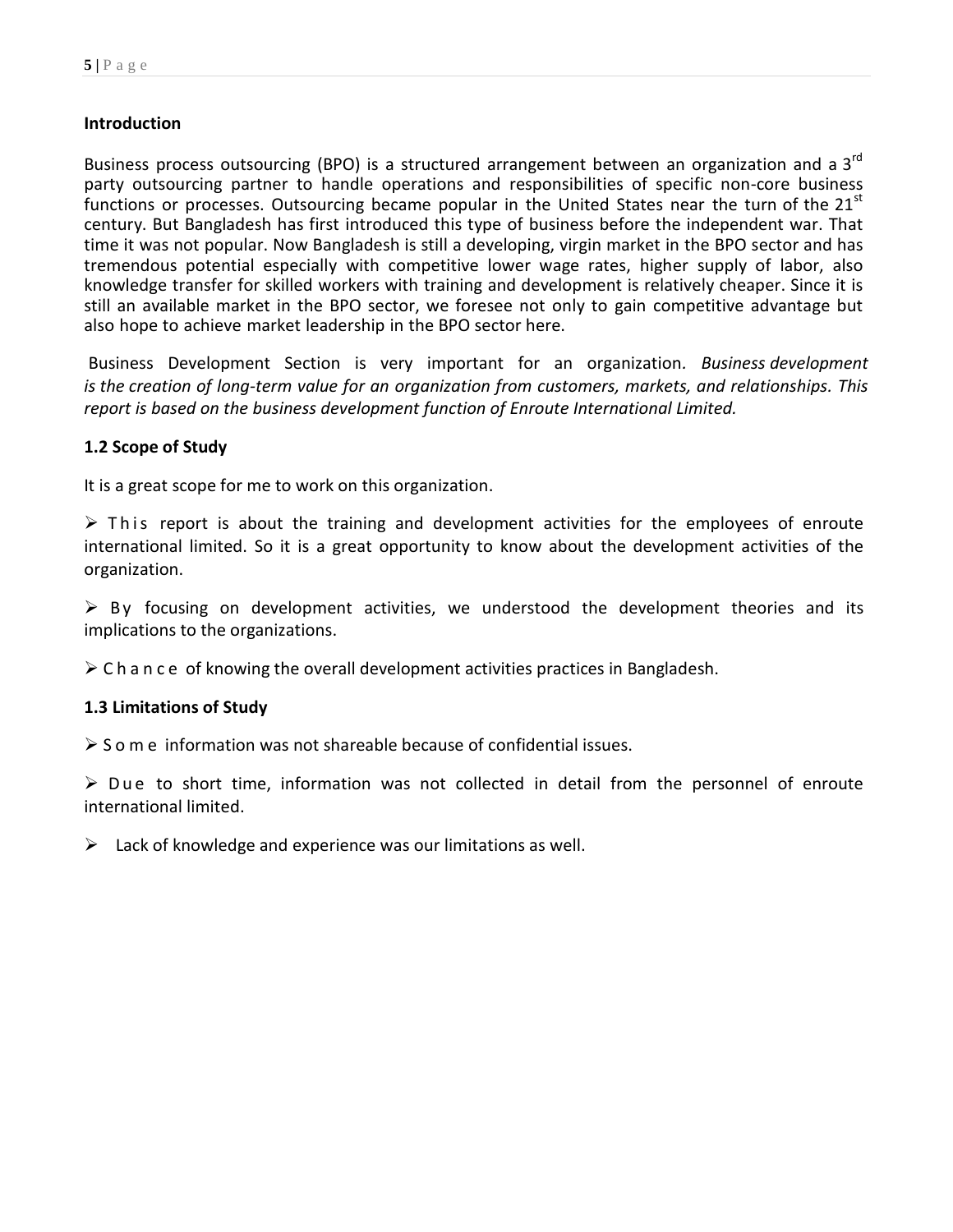# **Chapter 2**



# **Company Profile**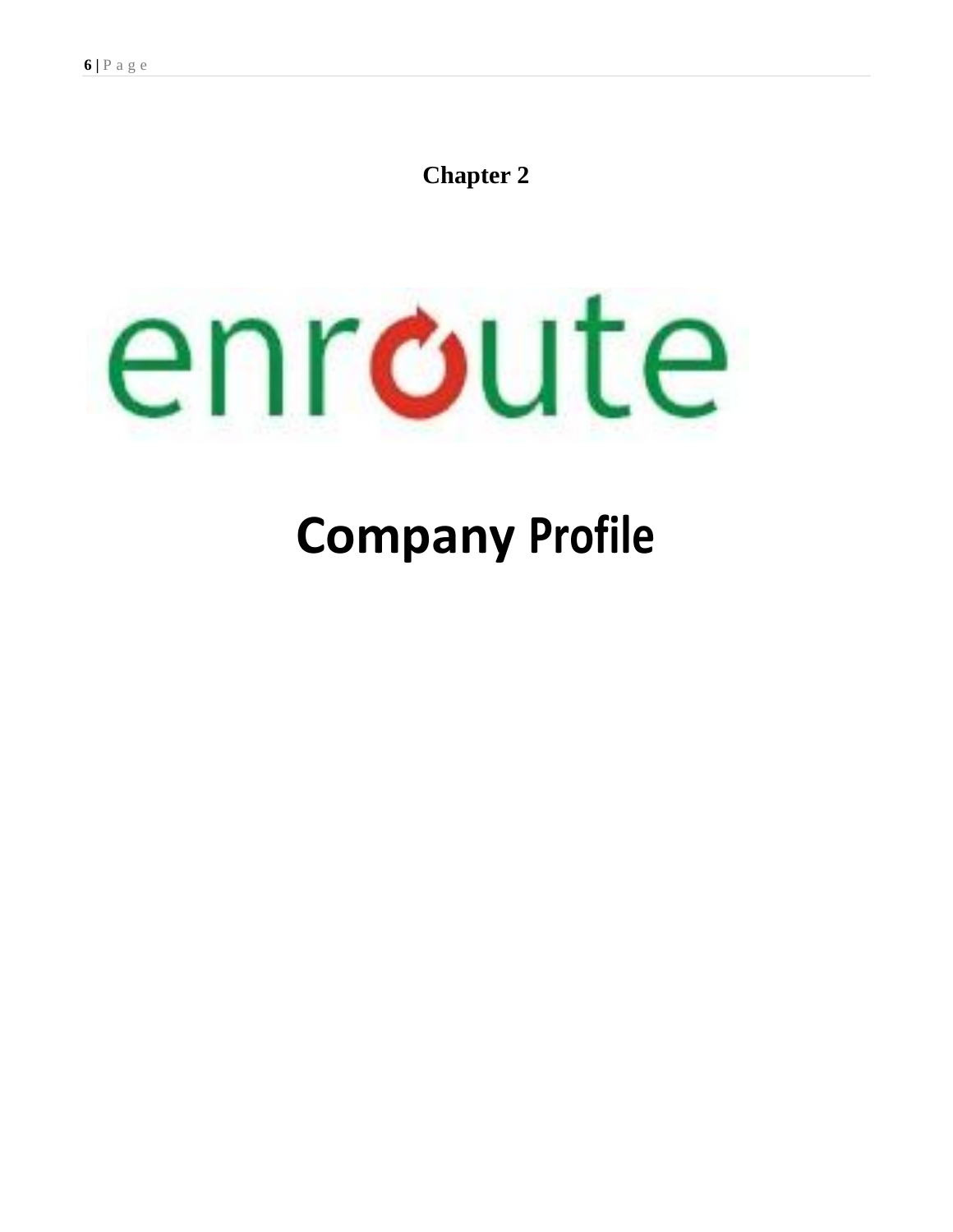#### **2.1 Introducing Enroute**

Since its inception in the year 2008, enroute with its highly experienced, passionate and expert business team, have been providing support & solutions to many Bangladeshi local and international companies of a selected segment, enroute has successfully made a mark wherever it has set foot through the years.

We provide our clients with a complete business solution. We help our clients achieve business growth with our unique approaches to problem identification, concept development and world class execution of diverse services that includes.

#### **2.2 Values**

The greatest potentials for the growth of any company are generated by a commitment to high corporate values. By values, we mean the qualitative goals which the company strives to achieve in all its activities. Values are the key to activating the five growth engines of a company: market, products & services, organization, people and finance. Values raise the quality of corporate energies and elevate work to a higher level. Enroute pursues certain values to run ethical business. These are essential elements for business success.

#### **2.3 Company's Core Strategies**

Enroute provide full concentration to their clients need and try to best effort to satisfy them.

- $\Box$  striving for quality
- $\Box$  always maintain deadline
- $\Box$  Dedicate team for individual assigned task
- $\Box$  Design/accomplish all HR tasks in line with recent market trends & company focus
- $\Box$  always keep us updated on recent HR developments

#### **2.4 Strength**

- $\Box$  Dedicated as HR related service provider only
- $\Box$  Office space in prime location with modern facilities
- $\Box$  Experience of working with varied types of corporate clients with multicultural background.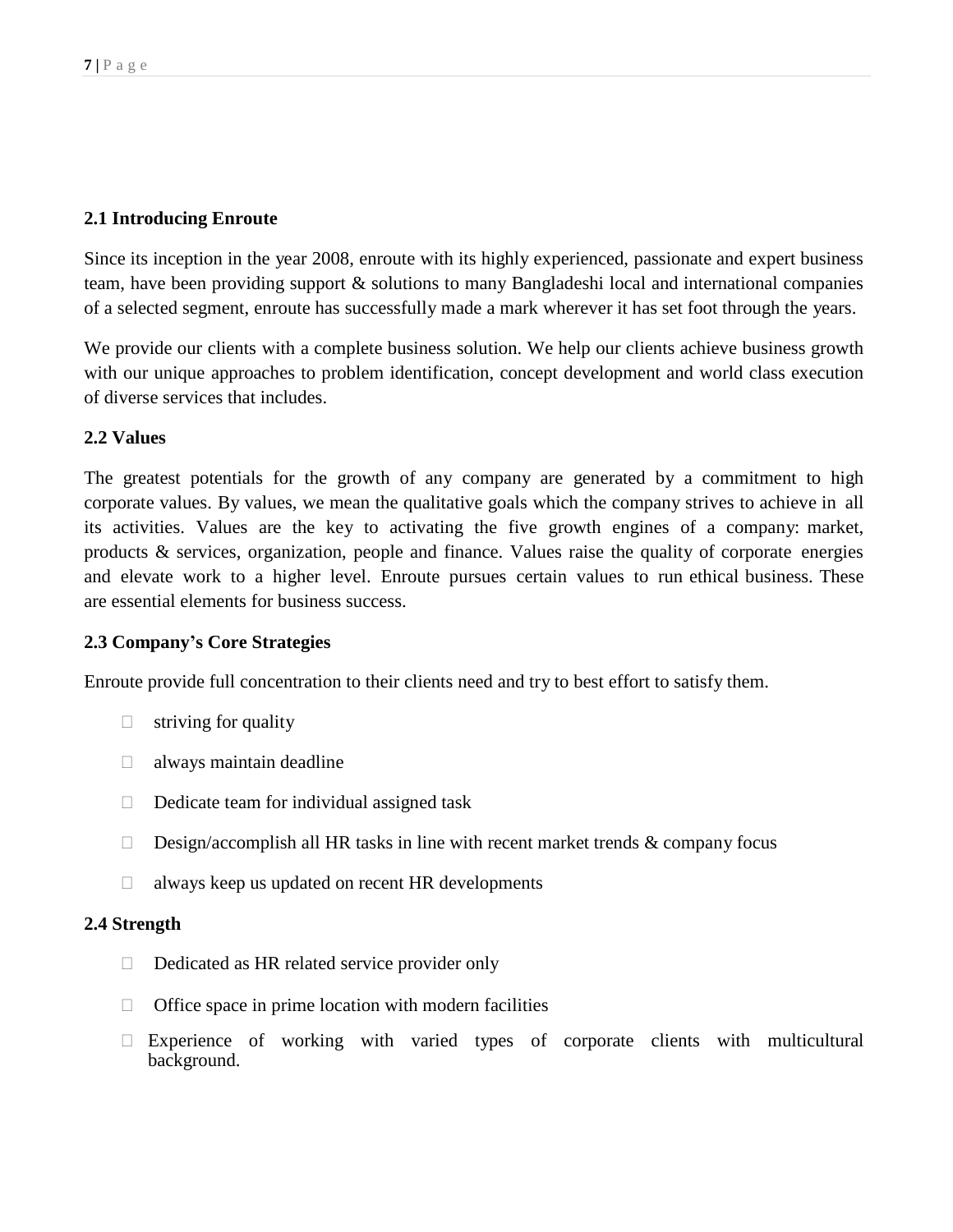### **2.5 Operations of enroute**

#### **2.5.1 Recruitment**

Enroute is one of the leading providers of executive search and managerial recruiting services. The business of emc,a sister concern of enroute international limited is assisting clients in building their human capital through a well-defined recruitment process as a value-added partner. Based on a client's objectives, the firm determines the profile of skills and background required for a position and then working discreetly and with the highest standards of integrity, identifies and evaluates the relevant competencies of candidates most appropriate for the role. We place on emphasis on building long-term relationships with our client and talents with highest collection of resumes.

Enroute understands the importance of the talent pool that any organizations count on to bring synchronized and efficient business performance. It starts from recruiting the right talent properly, managing these talents to enable them performs in achieving company's ultimate business goal. Enroute through one of its SBUs, emc offers talent recruitment- entry level recruitment, mid and senior management level recruitment, performance management programsdeveloping the effective performance program, vision and tools, training the key management to ensure smooth implementation. Reward and recognition program- developing exciting and cost effective reward and recognition program e.g the checkered flag and manage the program on day to day basis.

#### **2.5.2 Outsourcing**

Enroute offers a long term partnership which ensures the opportunities for our clients and gives them a competitive edge over rivals. Enroute has been successfully providing outsourcing support to many businesses of Bangladesh both local and international. We ensure enhancement of the shared services of our clients while they focus entirely on their core activities with ease.

We carry out work process in a way that it adds value not only for our clients but for their customers as well. The expert enroute team provides a rather strategic and systematic approach to ensure that the services are aligned with the client company's long term vision, as well as in sync with the management style and company's reputation.

#### **Marketing Solutions**

Enroute marketing solutions with its highly experienced team have partnered with many local and international companies in enhancing the experiences for their consumers at retail and point of sale. We have been providing support for companies to manage their nationwide merchandising of the products and services. We also have the experience of managing brand promotion activities and retail for many big names in the market.

Enroute has the experience of managing high value strategic channel for corporate in the country. We have been managing sales of specific target groups for our clients. We have been taking care of consumer promotions activities for companies we have partnered with. Sales and distributions are also activities we have successfully managing and creating value for our clients.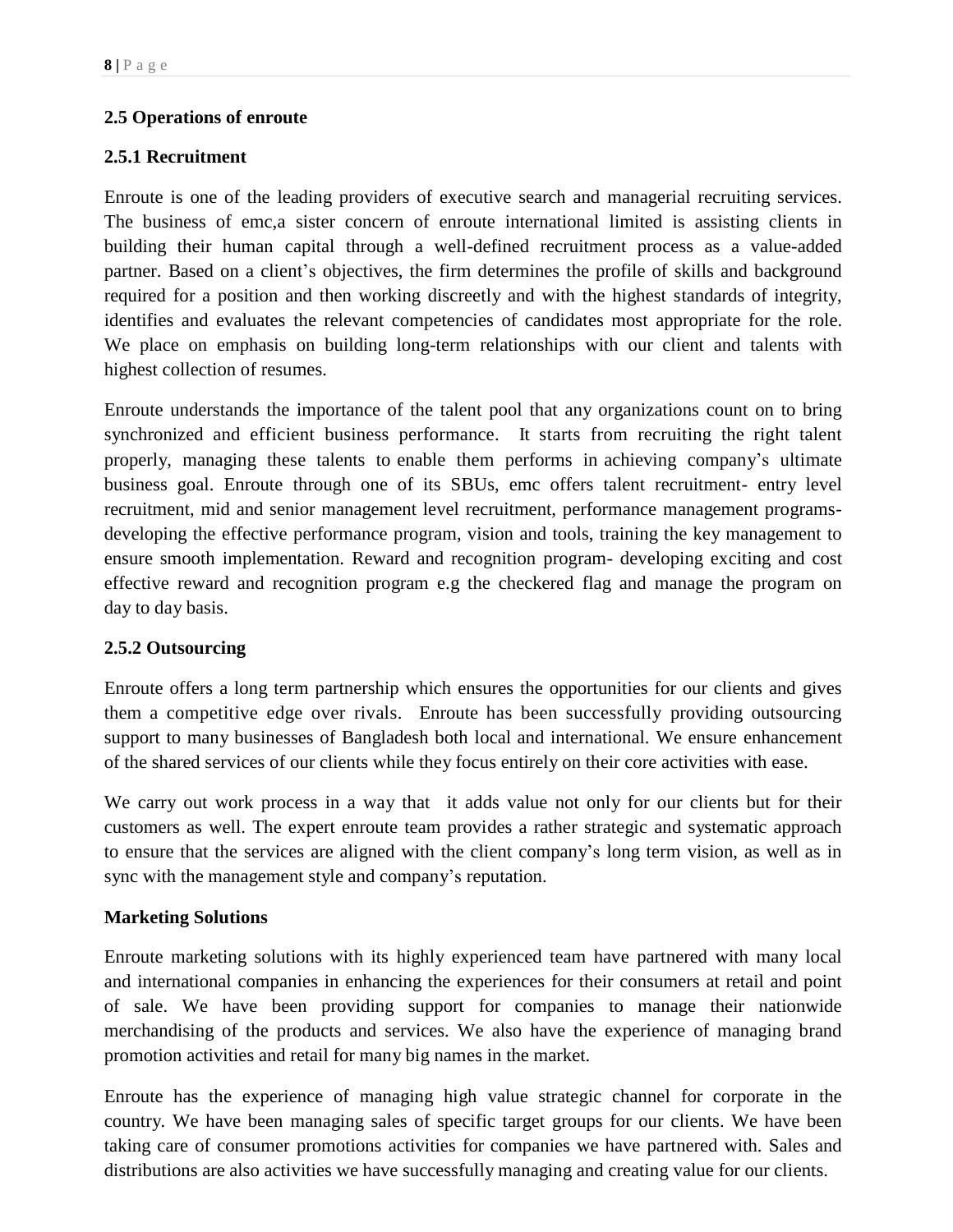#### **Pay Solutions**

Enroute's Pay Solutions is a unique managed service. We have been providing payroll solutions to many local and international organizations accommodating both small to large people resources. With our wealth of experience and our understanding of what business require from their payroll, we have grown in efficiency in the payroll outsourcing market. Our objective is to provide clients with fast, reliable and user friendly payroll service. We have the competent team, tools, processes, experience and local knowledge to deliver accurate, on time and compliant payroll solutions, HR services and payroll processing services, legal and statutory reports for our clients. We also manage fund distribution to employees through clien's preferred or designated banks.

#### **Office pro**

Enroute's office productivity tool, enroute office pro, is a work place resource management service. We offer a one stop office solution or even a customized office solutions based on the needs and requirement of the clients. This tool offers a wide array of services. From office setup services to maintenance , or be it front desk services to managing the security service of your organization through enroute office pro we will provide you any service that your company requires without having to lose any focus from your core activities. We provide skilled human resources to assist you in your support activities from either your premises or from ours.

#### **2.5.3 Training**

Enroute conducts various types of facilitate learning. So that individuals can remember the learning of workshops better and actually believe to put the words into actions.

We conduct various types of training and workshop for clients based on specific and customized needs or requirements. Their training and workshops are unique. We focus more on practical mode of learning through games and simulations. This enhances learning much better.

#### **2.5.4 Consultancy**

Enroute's consultants are masters in their own fields. With years of experience and firsthand knowledge that they possess, our consultants have been successfully guiding business to prosper both in the public and private sectors. More to their experience, our experts hold deep understanding of the market situation of today's competitive world to help you make the right decisions for your business. We are expert in identifying any potential room for improvement in your business.

- $\Box$  We advise on strategic linking to business, setting up units, create network for business development opportunities.
- $\Box$  We formulate business policies and strategies for corporate culture and values, performance management systems and overall enhancement of the business.
- $\Box$  We associate outsourced HR activities, knowledge management activities, setting up of operations for our clients, identifying suitable business partners.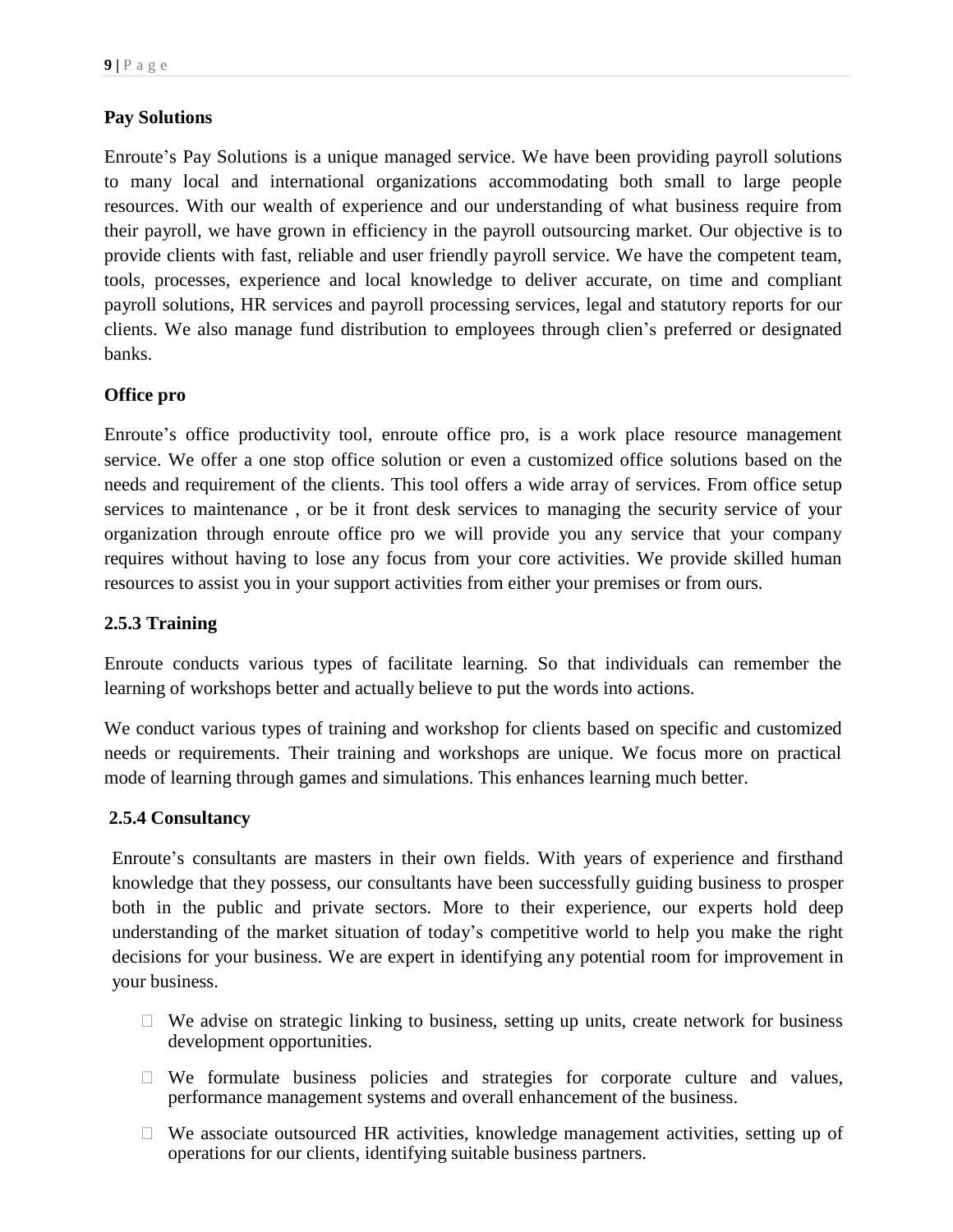We manage recruitment, organizational feedback systems, customer experience, culture and strategy alignment, learning, executive coaching and mentoring.

The horizon of enroute's expertise is vast and includes areas like HR and organizational development, business operations, marketing and branding, finance and accounts, information service, sales and distribution and supply chain management.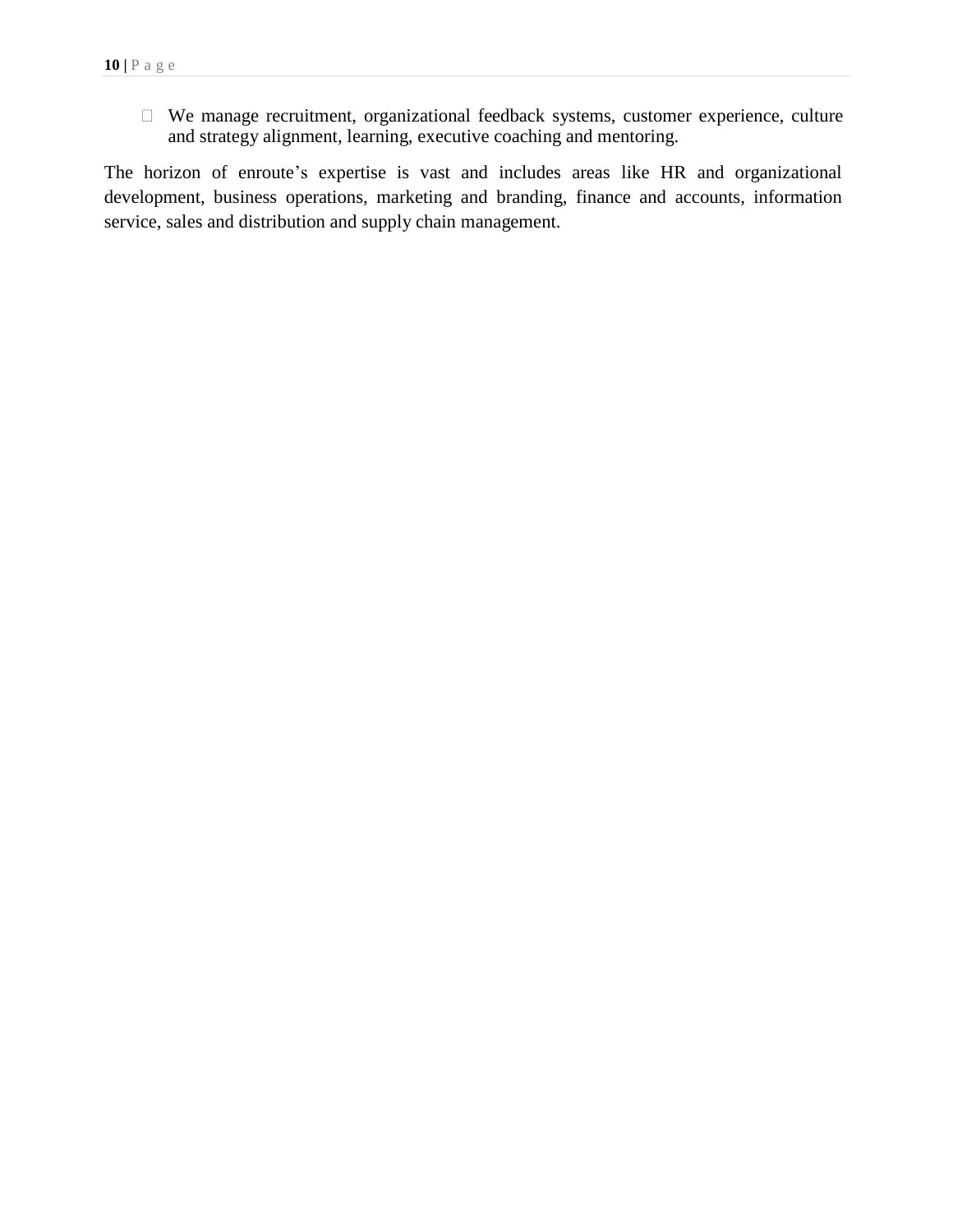# Chapter 3

# Business Development Activity

## **3.1 Introduction**

Enroute international limited is a newly established business and they are operating their activities from 2006. Till now they are introducing new systems that are really very helpful for the success of the organization. Business development has always been an important factor in retaining or extending competitive advantage. In the current marketplace, customers are more aware, active and value-driven, so companies must quickly create products and services that inspire, include and reflect their clients' values. This has increased the importance of business development and made it essential to have a continuous re-examination of developing and bringing new products and services to existing and new markets.

A business development manager works at a senior sales position within an organization. It is typically his job to work along with the sales team to increase the sales opportunities that will maximize revenue for the entire organization. To achieve this, a business development manager seeks new clients and makes a combined effort with the sales team to drive them towards company's new products and services.

Key Responsibilities of a Business Development Manager

Responsibilities of a business development manager may vary from company to company. But the common major responsibilities are:

- Prospect for target client for an increased business growth
- Analysis and plan innovative strategies of selling.
- Fetch new customers through various media platforms such as publishing, advertising, various electronic media.

## **3.2 Objective**

The main objective of this report is to clarify the importance of business development of any organization. This report based on the situation and the incidents of enroute international limited but it is equally represents the situation of the other local organizations of Bangladesh.

- It will help enroute international limited to understand the importance of business development.
- It will help the organization to achieve its goal
- It will help enroure to retain its best talents.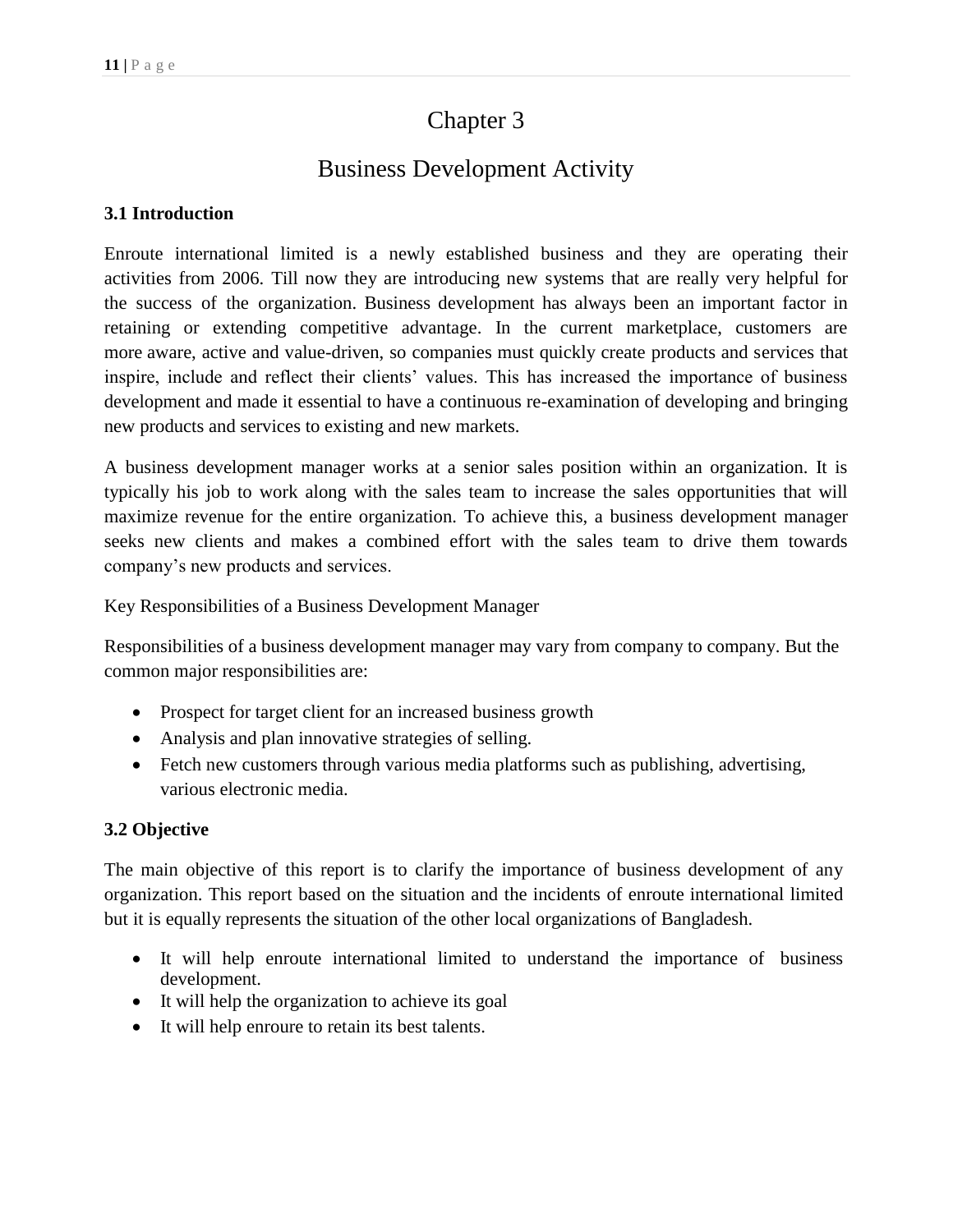## **3.3 Methodology**

The nature of the report is exploratory and descriptive. The required information is collected from the personal observation at enroute international limited, conversation with colleagues and the theoretical knowledge that I learned from MBA program.

#### **3.4. Activity of Business Development**

The main business development activity of the company is information sourcing on various development opportunities like Tender notification, Project Proposal search on which the department can work and create new business opportunities. Intellectual planning for the business portfolio. Maintaining close relationship with higher management of corporate houses across categories (FMCGs, RMGs, Manufacturing, Confectionary, Advertisement Professionals etc).Enroute International Limited has worked with many renowned NGOs specially International NGOs like UNDP, Swisscontact, iDE, Care Bangladesh, OXFAM, and Save the Children etc.

Some of projects on which Enroute International Limited is working successfully:

**UNDP**: UNDP works in more than 170 countries and territories, helping to achieve the eradication of poverty, and the reduction of inequalities and exclusion. It helps countries to develop policies, leadership skills, partnering abilities, institutional capabilities and build resilience in order to sustain development results.

World leaders have pledged to achieve the [Millennium Development Goals,](http://www.undp.org/content/undp/en/home/mdgoverview.html) including the overarching goal of cutting poverty in half by 2015. UNDP's network links and coordinates global and national efforts to reach these Goals.

UNDP focuses on helping countries build and share solutions in three main areas:

- [Sustainable development](http://www.undp.org/content/undp/en/home/ourwork/sustainable-development.html)
- [Democratic governance and peace](http://www.undp.org/content/undp/en/home/ourwork/democratic-governance-and-peacebuilding.html) building
- [Climate and disaster resilience](http://www.undp.org/content/undp/en/home/ourwork/climate-and-disaster-resilience/)

Some of projects of UNDP on which Enroute has worked:

**"Analyzing the National Budget 2014-2015 from the Chittagong Hill Track Perspective and Identify Potential Pitfalls and Recommendations into budget debate to turn gaps into the desired outcomes."** 

Background of the project

In Bangladesh, weak budget system and faulty budget choices are exacerbating economic problem. The executives formulate the budget proposal and submit to the legislature to review,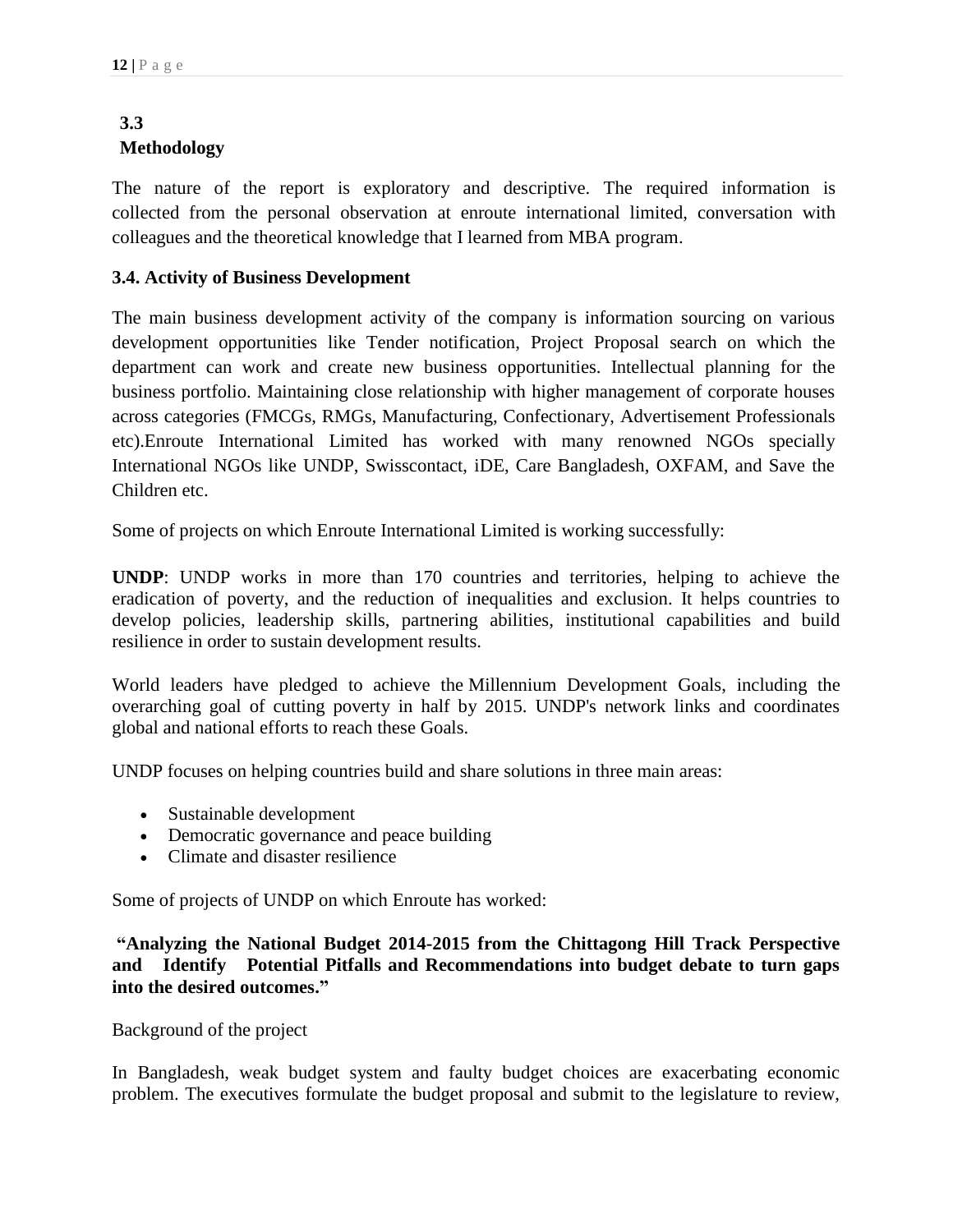amend and adopt as law. Because of weak implementation, mismanagement, and corruption allocated funds don't reach to target people and the Gov. often cuts the budget for debt repayment, wages and benefits for the civil servants. Despite the growth in the overall economy of the country, inequalities in terms of income and access to services among the marginalized people in Chittagong Hill Track ( CHT) has been increased. Different analysis shows, during the fiscal year of 2003-2010 periods, the overall allocation against the Annual Development Plan (ADP) has increased constantly but the allocation for the CHT related ADP has decreased. As a result three quarter of the population of CHT live below the National Poverty Line, 50% of primary enrolled students drop out and CHT remains one of the least developed regions with growing social and economic disparities, inequality and deprivation.

#### **Objective of the Project**

The primary objective of this work was to ensure active involvement of CHT and the citizens of CHT by developing their ability to participate actively in both budget formulation and oversight of income and expenditure for improving governance standards and improved economic outcomes.

Responsibilities of Enroute on this project are:

- Getting access to budget information and collect the  $2015-2016$  budget documents.
- $\checkmark$  Understanding the implication of budget choices.

 $\checkmark$  Develop a key note paper highlighting the implications of the proposed budget on the CHT people.

Other projects of UNDP on which Enroute has proved its success

- "Developing Module and Conducting Training of Local Journalists in Chittagong Hill Track"
- "Socio Economic Baseline Survey and Livelihoods Assessment
- CHT Watershed Co-management Activity (CHTWCA)"

**Katalyst**: Agri-business for Trade Competitiveness Project (ATC-P), branded as Katalyst, is a market development project that aims to contribute to increased income for poor men and women in rural areas. It does so by increasing the competitiveness of farmers and small enterprises by facilitating changes in services, inputs and product markets.

Katalyst's approach is based on the premise that enhanced private and public sector business services, and an improved enabling environment, lead to more competitive enterprises, sustainable economic growth, and poverty reduction. Katalyst is co-funded by the UK Government, SDC, and Danida and implemented by Swisscontact under the umbrella of the Ministry of Commerce, Bangladesh.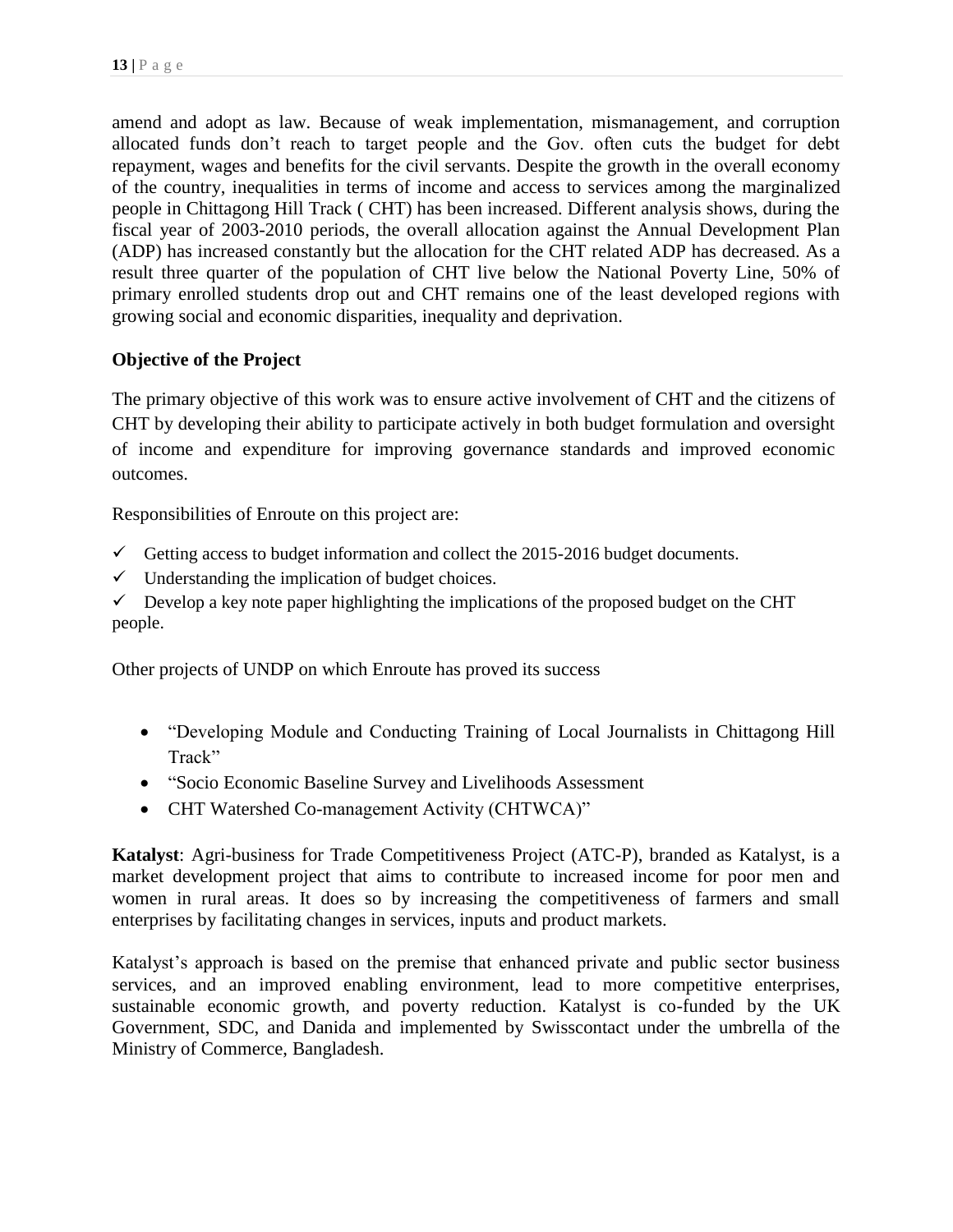#### Projects done by Enroute on Katalyst

### "**Consultation, Planning, Set- up & Implementation of the Inclusive Business Challenge (IBC) Online Campaign and Platform".**

Responsibilities of Enroute International Limited

- Development of the overall concept and design of the Inclusive Business Challenge.
- Development of appropriate contents, apps and other interactive elements to educate target audience.
- Plan and implement the first round of competition.

Other Katalyst Project

- Production of video documentaries on Katalyst's experiences
- Monitoring and Results Measurement (MRM) Framework Contract

**OXFAM**: Oxfam is an international confederation of 17 organizations working in approximately 94 countries worldwide to find solutions to [poverty](http://en.wikipedia.org/wiki/Poverty) and what it considers [injustice](http://en.wikipedia.org/wiki/Injustice) around the world. In all Oxfam's actions, the ultimate goal is to enable people to exercise their rights and manage their own lives. Oxfam works directly with communities and seeks to influence the powerful, to ensure that poor people can improve their lives and livelihoods and have a say in decisions that affect them. Each organization (affiliate) works together internationally to achieve a greater impact through collective efforts.

Enroute has done many projects on OXFAM and achieved success.

The projects are:

#### **"Develop Urban Emergency Response Strategy"**

Main Task of Enroute

- Develop " Urban Response Strategy for OXFAM Bangladesh Program"
- Assist in organizing workshop on "Urban stakeholder for exchanging experience to inform potential response strategy in an urban disaster".

## Another Project on OXAM is "**Information, Education and Communication (IEC) materials Development"**

Other projects on various NGOs done by the business development team. The NGOs are:

• Islamic Relief Bangladesh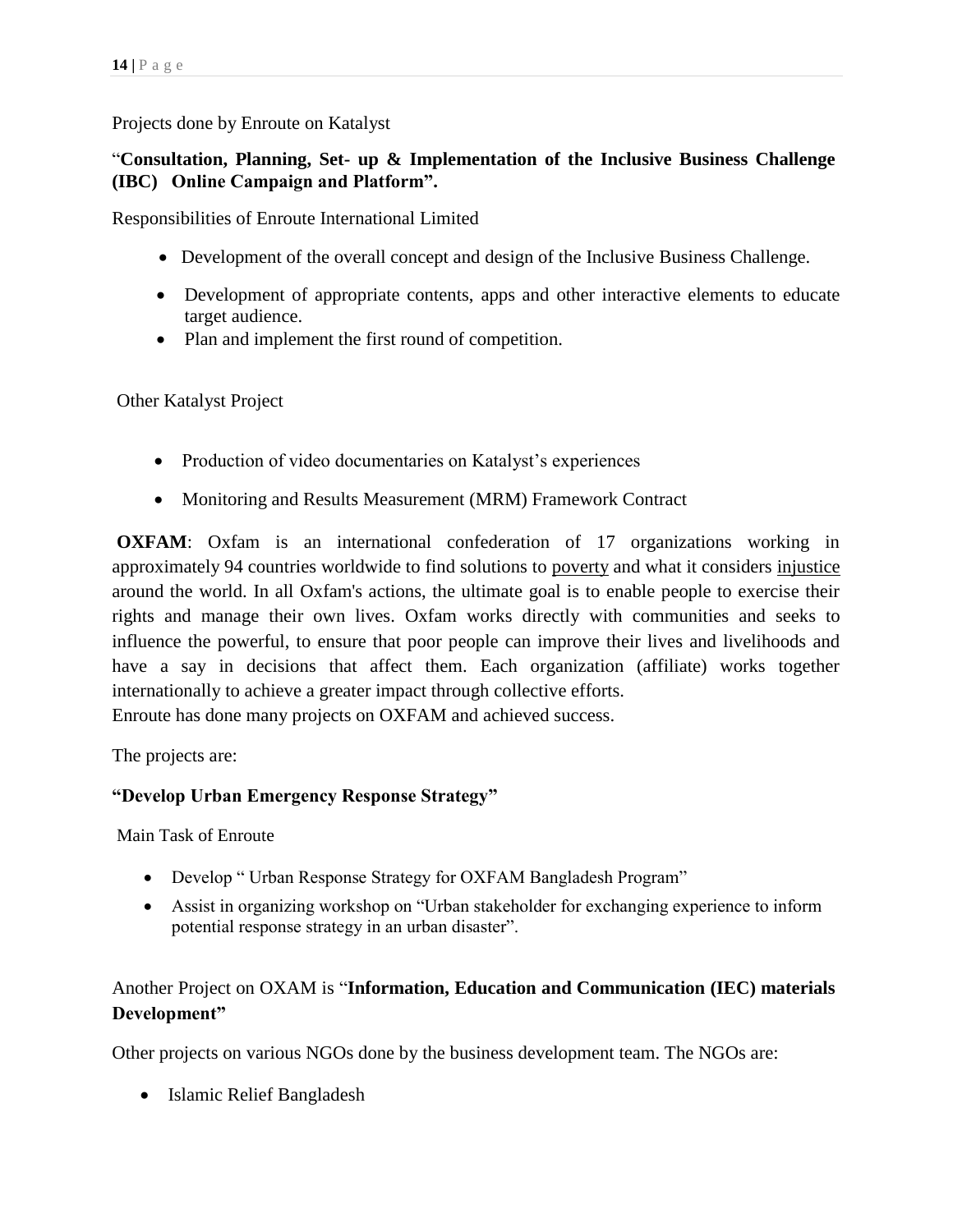- iDE Bangladesh
- Social Impact Bangladesh
- WaterAID International.
- Bangladesh Export Processing Zone( BEPZA)

Apart from Projects, Enroute business development team outsources many products and services to its customized clients. The products are

- $\triangleright$  Accounts Payable Service
- HR Help Desk Service
- **Asset Management Service**
- $\triangleright$  Reception Service.
- $\triangleright$  IT enables Service

Enroute Business Development Call Center Activity: Business Development Department performs many activities on Call Center such as:

- Development comprehensive and innovative market planning for call center
- Designing custom business planning for client pitch
- Resolving various operational issues in the service

Enroute Business Development Procurement Activity

Most major companies and even some government organizations have a purchasing or procurement department as part of everyday operations. These departments provide a service that is the backbone of many manufacturing, retail, military and other industrial organizations. One role of the purchasing department is to procure all necessary materials needed for production or daily operation of the company or government organization. For a manufacturing company, this might include raw materials such as iron, steel, aluminum or plastics, but it also might include tools, machinery, delivery trucks or even the office supplies needed for the secretaries and sales team. In a retail environment, the purchasing department makes sure there is always sufficient product on the shelves or in the warehouses to keep the customers happy and keep the store wellstocked. Enroute business development department performs some procurement activities also. It provides office equipment, machineries to various organizations.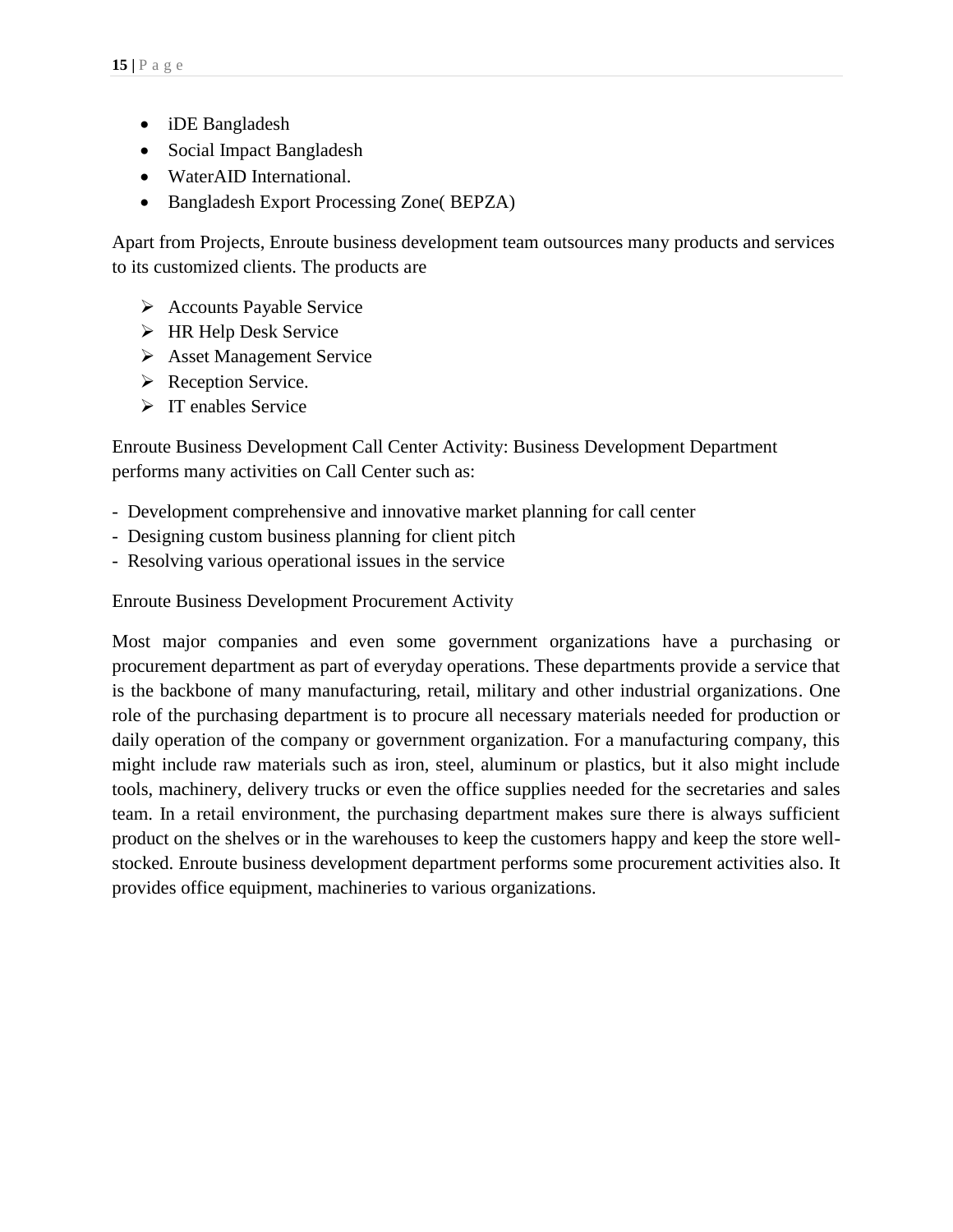Chapter 4

Brand Resonance of Business Development Department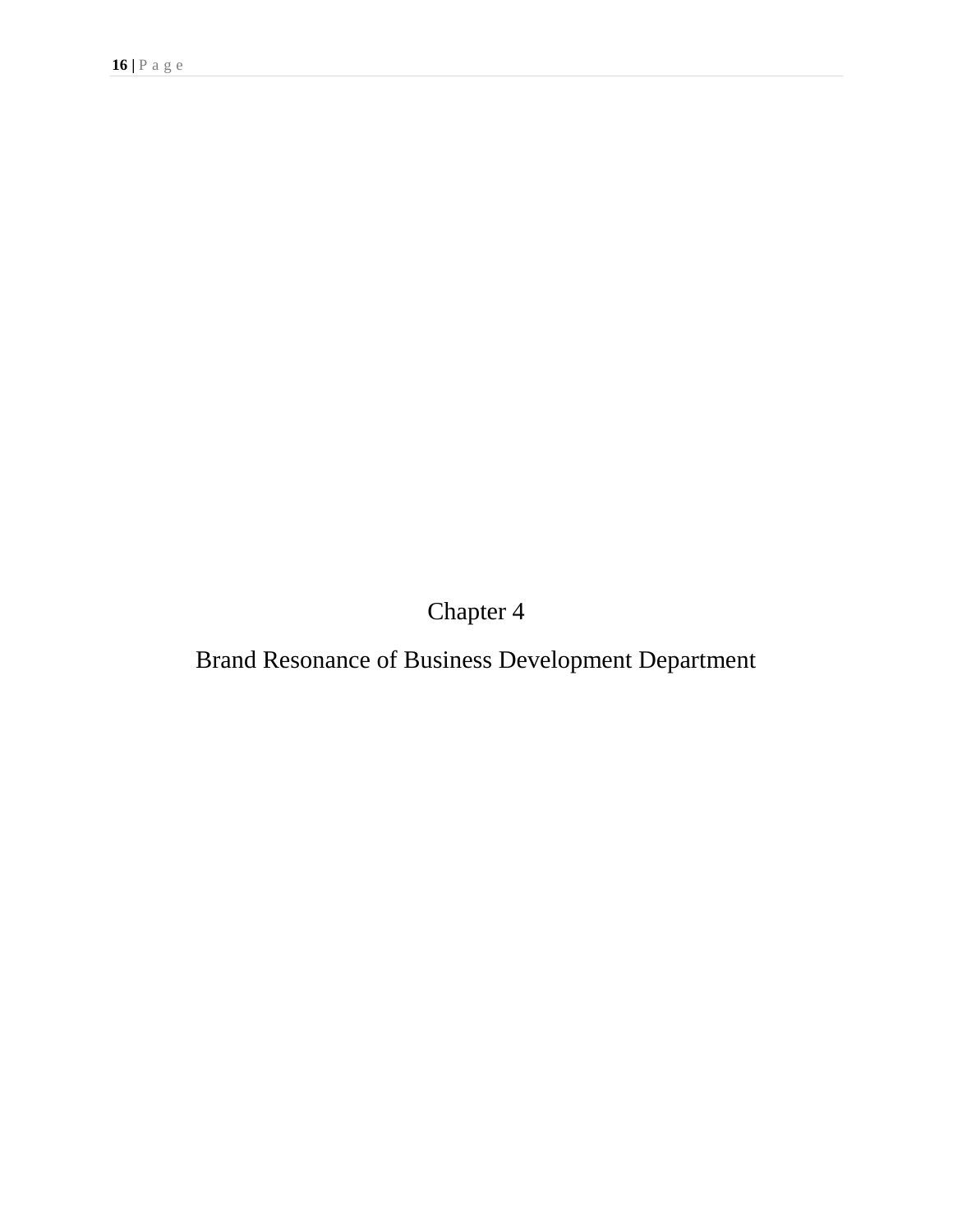#### **4.1 What is brand?**

A brand is a product, service, or concept that is publicly distinguished from other products, services, or concepts so that it can be easily communicated and usually marketed. A brand name is the name of the distinctive product, service, or concept. Branding is the process of creating and disseminating the brand name. Branding can be applied to the entire corporate identity as well as to individual product and service names. ( Kotler P. and Keller L.K, 2010,*Marketing Management*, p.274)

A company's brands and the public's awareness of them is often used as a factor in evaluating a company. Corporations sometimes hire market research firms to study public recognition of brand names as well as attitudes toward the brands.

#### **4.2 What is branding?**

As noted by Kotler P and Keller K(2010) "Branding is the [process](http://www.businessdictionary.com/definition/process.html) involved in creating a unique name and [image](http://www.businessdictionary.com/definition/image.html) for a [product](http://www.businessdictionary.com/definition/product.html) in the [consumers'](http://www.businessdictionary.com/definition/consumer.html) mind, mainly through [advertising campaigns](http://www.businessdictionary.com/definition/advertising-campaign.html) with a [consistent](http://www.businessdictionary.com/definition/consistent.html) theme. Branding [aims](http://www.businessdictionary.com/definition/aim.html) to [establish](http://www.businessdictionary.com/definition/establish.html) a [significant](http://www.businessdictionary.com/definition/significant.html) and differentiated presence in the [market](http://www.businessdictionary.com/definition/market.html) that attracts and retains loyal [customers.](http://www.businessdictionary.com/definition/customer.html)"

#### **4.3 What is Brand Resonance?**

Keller's Brand Equity Model is also known as the Customer-Based Brand Equity (CBBE) Model. Kevin Lane Keller developed the model. The concept behind the Brand Equity Model is simple: in order to build a strong brand, one must shape how customers think and feel about the product. One has to build the right type of experiences around the brand, so that customers have specific, positive thoughts, feelings, beliefs, opinions, and perceptions about it.(Kotler, P and Keller, L.K, 2010, Marketing Management, p.280)

When someone has strong brand equity, the customers will buy more, they'll recommend to other people, they're more loyal, and the marketers are less likely to lose them to competitors.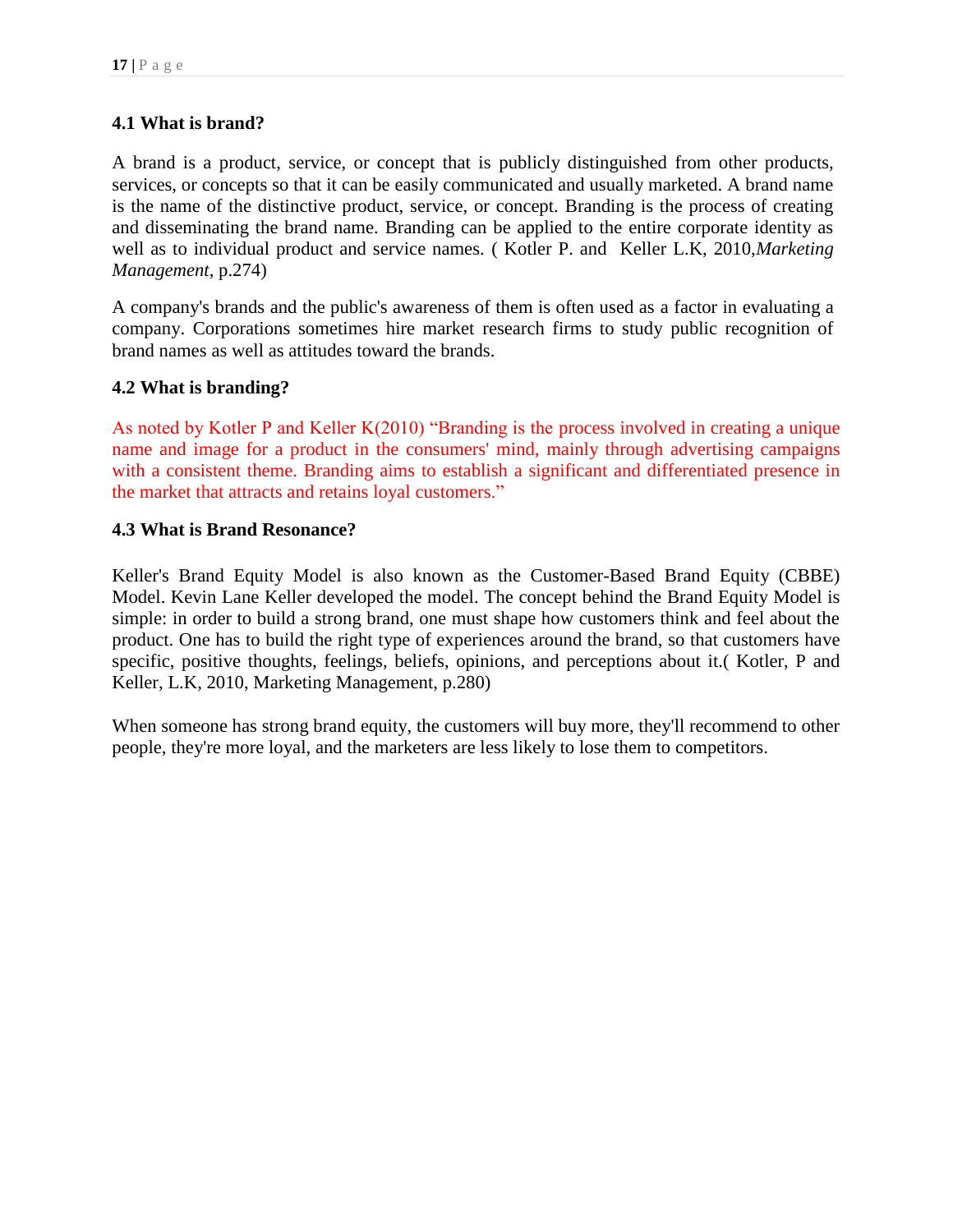

The four steps of the pyramid represent four fundamental questions that customers will ask – often subconsciously – about the brand.

The four steps contain six building blocks that must be in place for marketer to reach the top of the pyramid, and to develop a successful brand.

The first level of the pyramid deals with establishing the identity of the brand. Keller suggests a single building block for this phase and terms it brand salience. In building a highly salient brand, he argues that it is important that awareness campaigns not only build depth (ensuring that a brand will be remembered and the ease with which it is) but also breadth (the range of situations in which the brand comes to mind as something that should be purchased or used).

The second layer of the pyramid deals with giving meaning to the brand and here Keller presents two building blocks: brand performance and brand imagery. Brand performance is the way the product or service attempts to meet the consumer's functional needs. Brand performance also has a major influence on how consumers experience a brand as well as what the brand owner and others say about the brand.

Brand imagery deals with the way in which the brand attempts to meet customers' psychological and social needs. Brand imagery is the intangible aspects of a brand that consumers pick up because it fits their demographic profile (such as age or income) or has psychological appeal in that it matches their outlook on life (conservative, traditional, liberal, creative, etc). Brand imagery is also formed by associations of usage (at work or home) or via personality traits (honest, lively, competent, rugged, etc).

It is in this building block that advertising plays a major role in shaping the image of the brand, although word-of-mouth recommendations and a consumer's own experience are equally important. However brand imagery is built, it is important that brand managers and strategists craft strong, favorable and unique associations for a brand.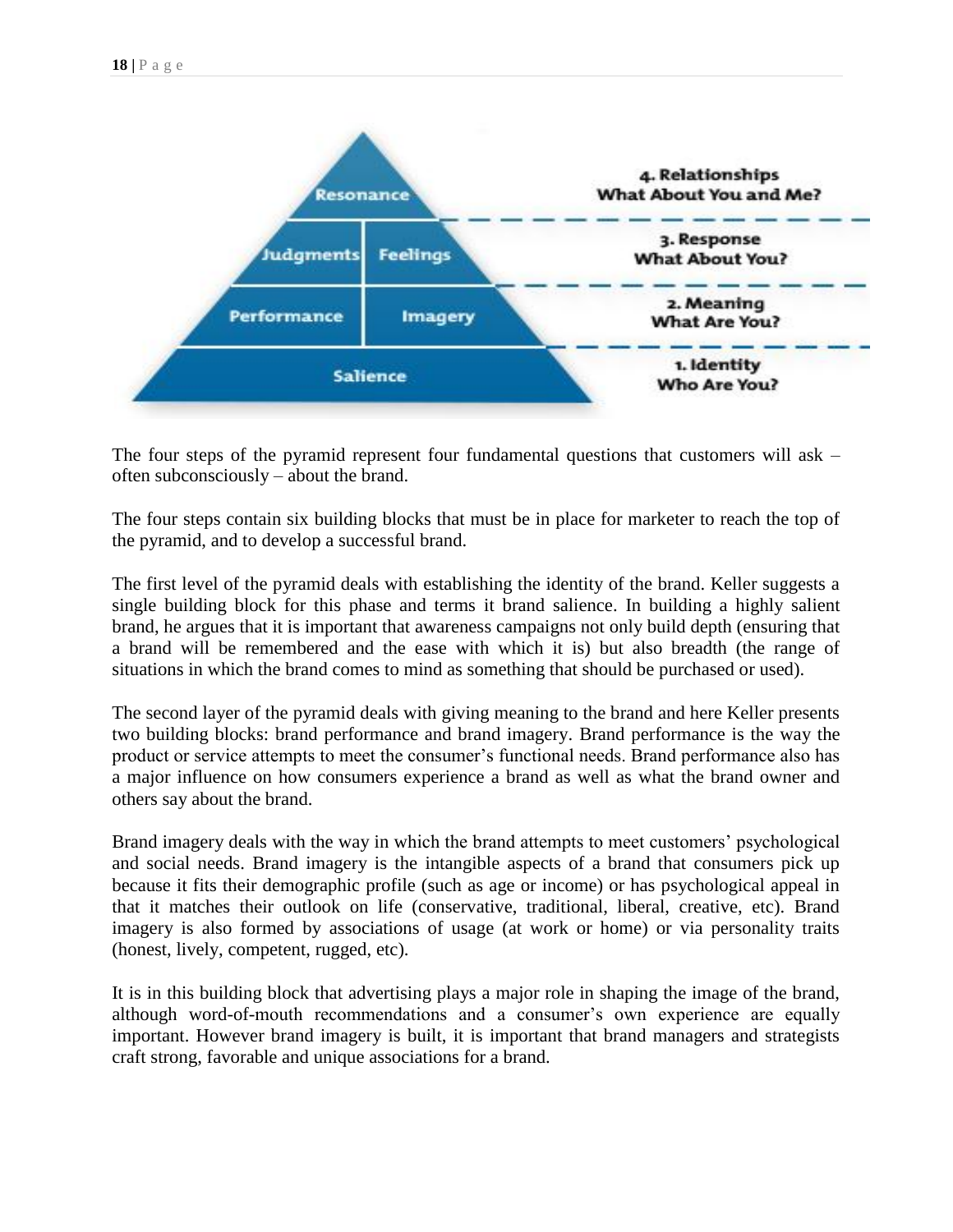Having dealt with brand identity and meaning, we move upwards to the third tier of the pyramid to develop a consumer response to the brand. Keller proposes two building blocks for this tier, namely brand judgments and brand feelings. Judgments about a brand emerge from a consumer pulling together different performance and imagery associations. These judgments combine into a consumer's opinion of a brand and whilst there are multiple judgments that an individual can make, Keller believes there are four that companies must pay attention to in their brand-building efforts. They are the perceived quality of the brand; brand credibility (the extent to which the brand is perceived as having expertise, being trustworthy and likable); brand consideration (the brand must be relevant to the consumer so that they are likely to purchase or use it); and brand superiority (the extent to which consumers view the brand as being unique and better than other brands).

The final tier of the pyramid deals with the consumer's relationship with the brand and here Keller introduces the sixth building block which he calls brand resonance. Resonance is characterized by the intensity of the psychological bond that customers have with the brand and their level of engagement with the brand. The challenge for the brand manager and strategist is to develop the bond and increase the number of interactions (repeat purchases of a product or service) through the development of marketing programmes that fully satisfy all the customers' needs, provides them with a sense of community built around the brand and even empowers them to act as brand champions.( *[Keller's](http://www.mindtools.com/pages/article/keller-brand-equity-model.htm,2012,%20Keller) Brand Equity Model* [online] Available from: http://www.mindtools.com/pages/article/keller-brand-equity-model.htm)

Now we can explain this Pyramid to see how Enroute International Limited and its business development department maintain brand resonance with ultimate clients.

**Brand Salience:** Enroute International limited has a rich website with the vast company information. Enroute International also very active in social networking site. Anyone can visit the sites and get thorough information about the company.

Enroute International Limited posts news of the recent activities, promotions, products, success ventures on the sites. As the clients of the business development department are various NGOs, INGOs, reputable local companies, they collect information and recall their past pleasant experiences with Enroute International Limited.

**Brand Performance**: Enroute Business Development Department consists of highly educated, qualified personnel who meet the clients' true functional needs. Some of the clients are Foreigners, some of the clients are themselves very learned, tech savvy, informative. To satisfy these clients is indeed a tough job. But Enroute's business development department is performing the job effectively. The team completes the projects correctly with all the requirements, supply perfect equipments that meet all the clients' functional needs. There is always a positive word of mouth among the clients of Enroute business development department.

**Brand Imagery**: Enroute's Business Development Department deals with many prestigious and socially acclaimed clients who have their own identities and status in the society such as UNDP, UNICEF, INGOs and Gov. Organizations. These clients feel proud to be a part of Enroute because Enroute has an image to work with prestigious organizations.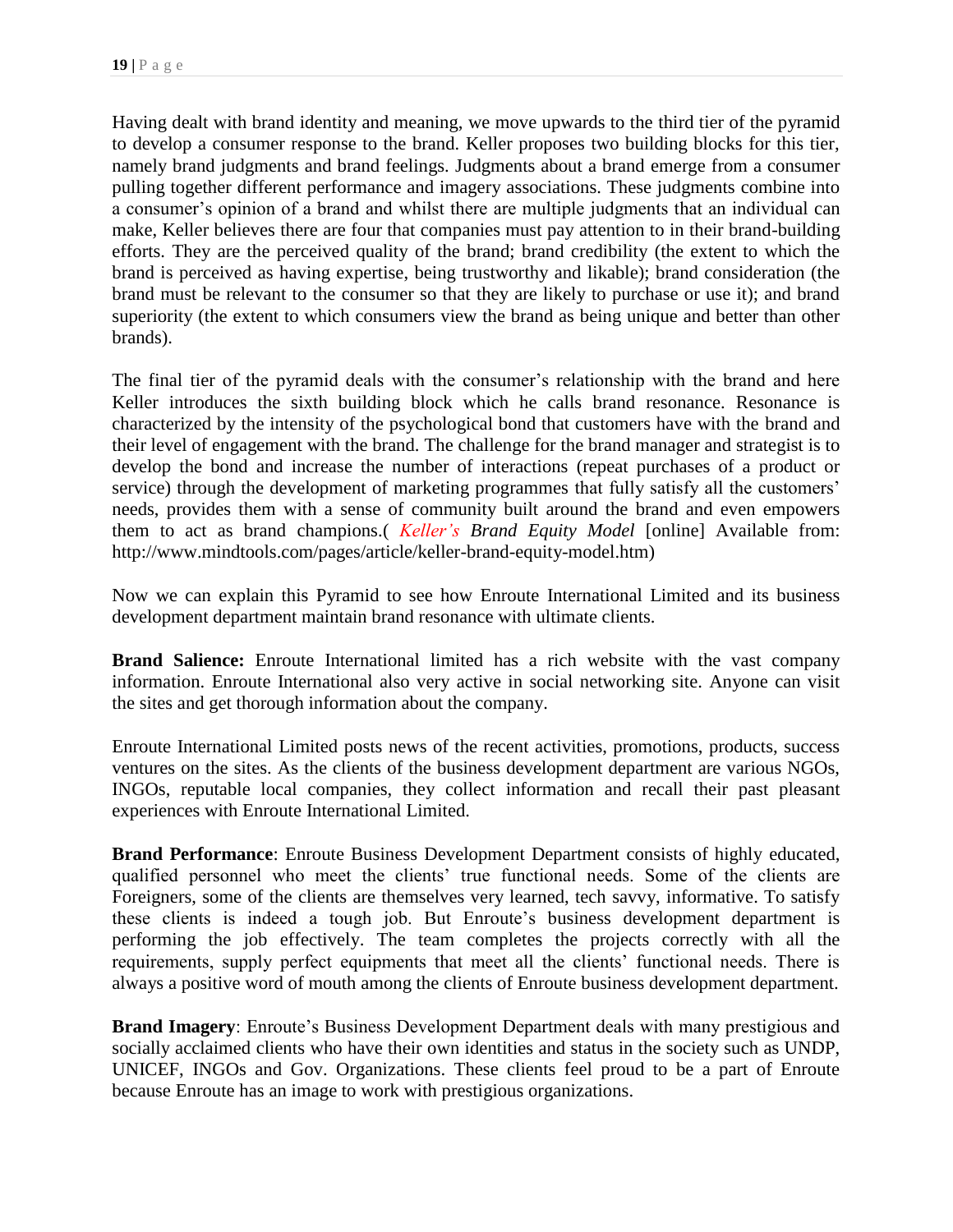**Brand Judgment:** The clients have positive judgment about Enroute International Limited. The service that Enroute gives to various clients are of good quality, durable, relevant to the subject matter and superior to competitors' services. The clients' number is increasing day by day.

**Brand Resonance:** The ultimate relationship with Enroute International limited and the client is very good. The clients are very satisfied with the business development team; they are very loyal for example, UNDP Bangladesh has accepted so many projects proposal from Enroute International Limited that the two organizations have a strong bond of relationship with each other.

## **Chapter 5: Findings of the Study**

Enroute international limited started their journey in 2008 and since then they are emerging heavily in the service sector in Bangladesh. So they are opening new projects every year to satisfy their clients and make expected profits for the organization own.Enroute is successful to create brand resonance with their various clients; and their clients' number is increasing day by day.Enroute International limited is facing some branding challenge also such as clients' are tech savvy and educated, to satisfy them is a tough job now a days because the clients have vast knowledge about rivals' service. To introduce a new product and service is costly because of intense competition. Also Enroute International Limited is facing greater accountability towards customers because customers are well informed and educated about the products and services so they want the best of service with the most suitable cost.

## **Chapter 6: Recommendation and Conclusion**

#### **6.1 Recommendation**

Enroute international limited is doing very well in the service sector in Bangladesh. Now a day they are considered as one of the finest consultancy firm of the country. They have a goal to be the leading consultancy firm very soon. To achieve its goal, they should properly utilize the resources. Costs should be minimized and should be affordable for clients. The business development team must be accountable for their deliveries to their clients. The success of any organization depends on its employees. If the organization arranges development program for the employees, ultimately the organization will be beneficial for the long term. Business development team should be well trained and updated about their rivals' position.

#### **6.2 Conclusion**

Bangladesh is a regenerative country, which is growing, making its presence in the global forum. Moreover it is one of the countries that are looked upon as the next growth centre. So let us be conscious about the fact that there is a regenerative Bangladesh, creative Bangladesh, path breaking Bangladesh. Hopefully Business process outsourcing is the next opportunity for Bangladesh.